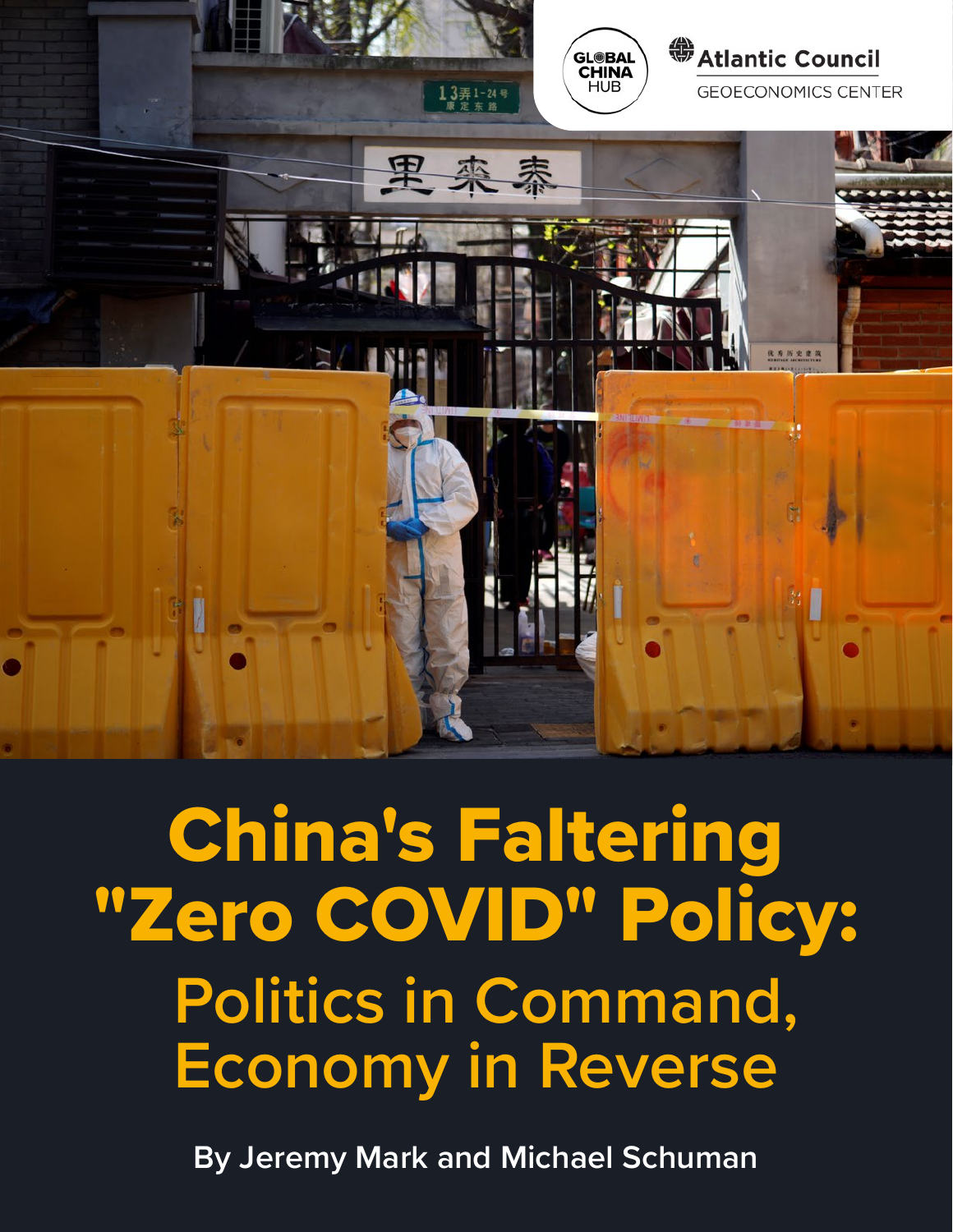#### ACKNOWLEDGMENTS

This report is written and published in accordance with the Atlantic Council Policy on Intellectual Independence. The authors are solely responsible for its analysis and recommendations. The Atlantic Council and its donors do not determine, nor do they necessarily endorse or advocate for, any of this report's conclusions.

#### ISBN-13: 978-1-61977-230-4

Cover: A worker in a protective suit stands behind barriers sealing off a residential area under lockdown, following the coronavirus disease (COVID-19) outbreak in Shanghai, China March 29, 2022. REUTERS/Aly Song

April 2022

© 2022 The Atlantic Council of the United States. All rights reserved. No part of this publication may be reproduced or transmitted in any form or by any means without permission in writing from the Atlantic Council, except in the case of brief quotations in news articles, critical articles, or reviews. Please direct inquiries to:

Atlantic Council, 1030 15th Street NW, 12th Floor, Washington, DC 20005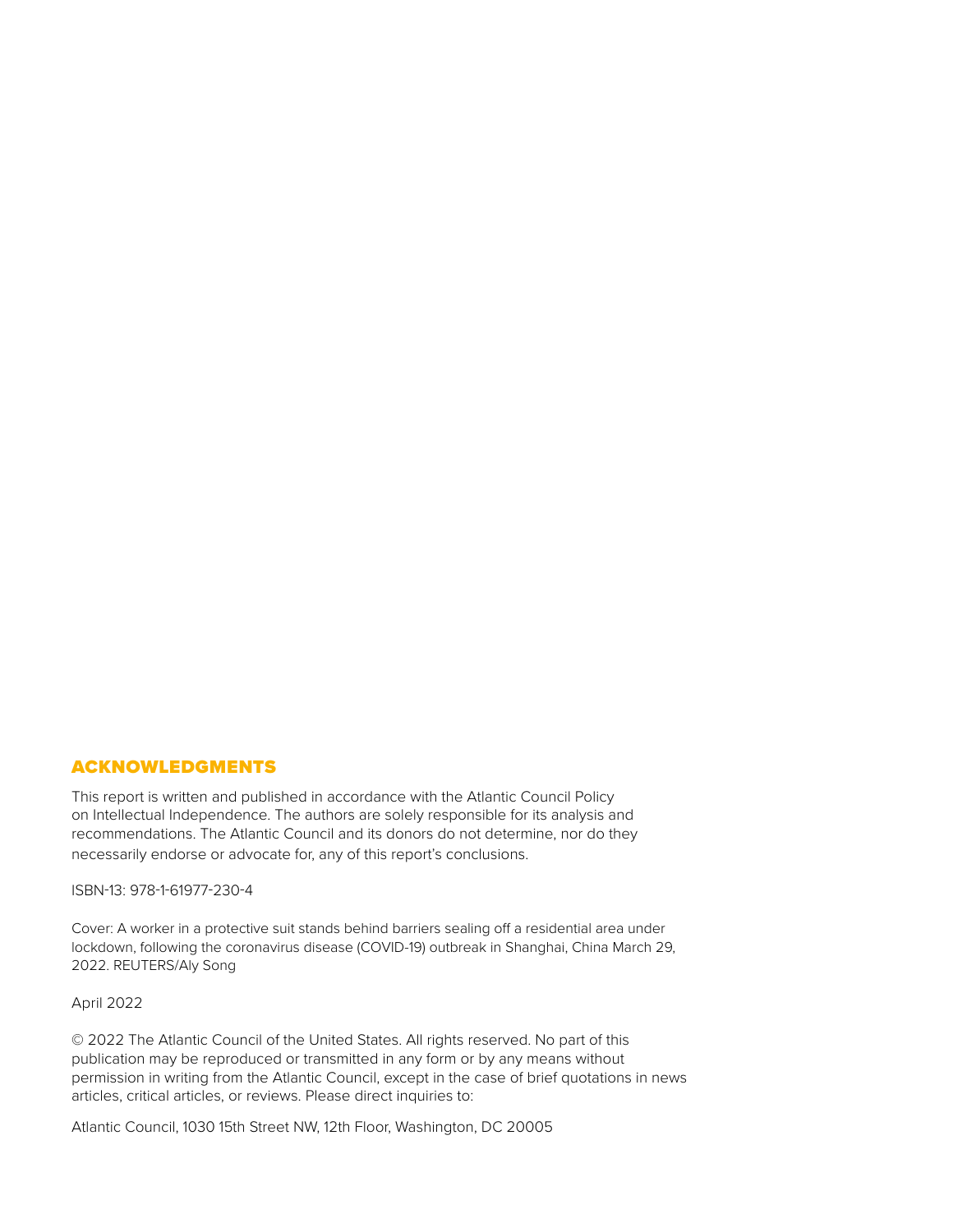

# China's Faltering "Zero COVID" Policy: **Politics in Command, Economy in Reverse**

**by Jeremy Mark and Michael Schuman**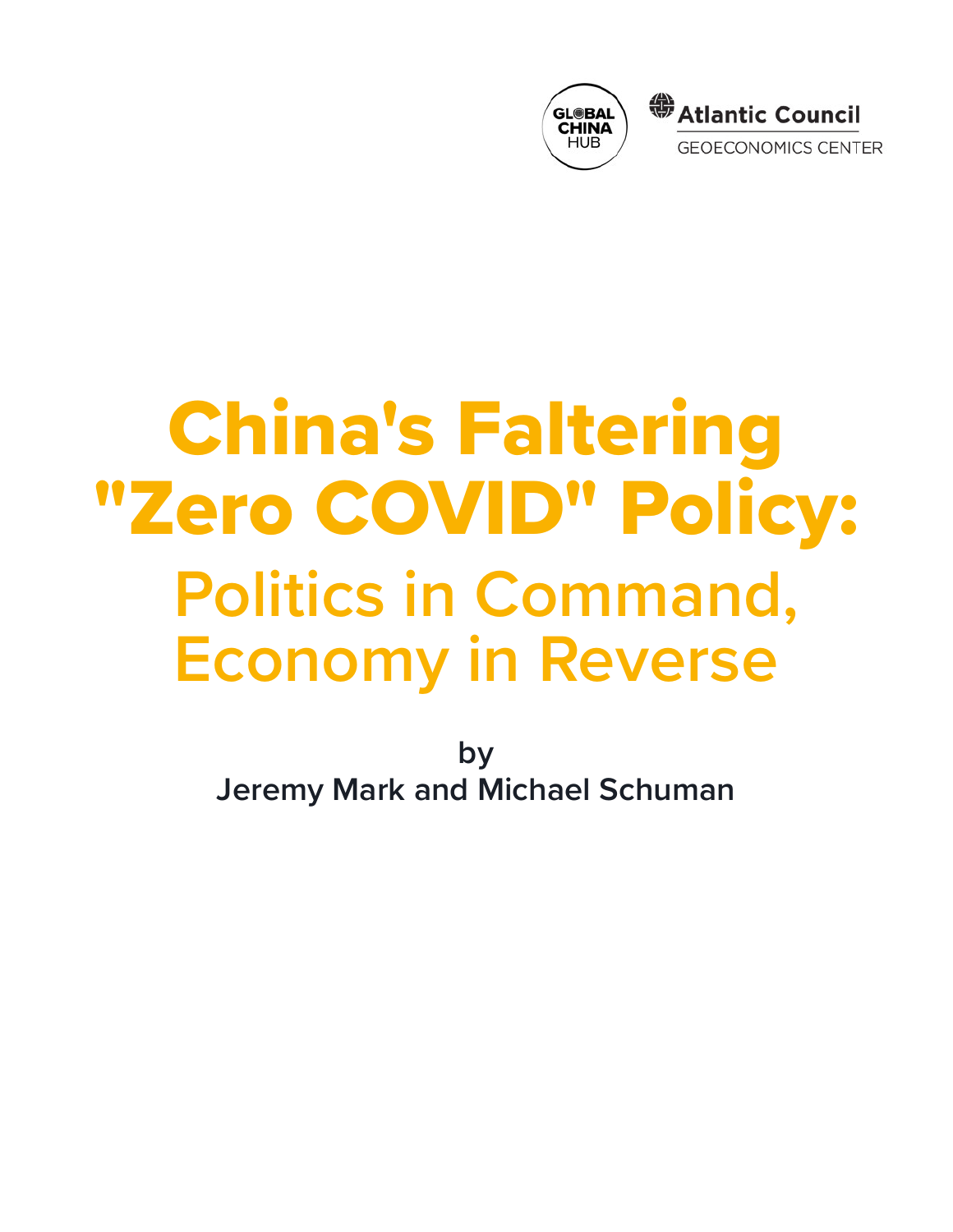

The Atlantic Council's **Global China Hub** researches and devises allied solutions to three of the greatest challenges posed by China's rise: 1) China's growing influence on countries, global institutions, and democratic values; 2) the global ramifications of political and economic change in Xi Jinping's China; and 3) China's drive to dominate emerging technologies and consequences for individual rights and privacy.



**GEOECONOMICS CENTER** 

The **GeoEconomics Center** works at the nexus of economics, finance, and foreign policy with the goal of helping shape a better global economic future. The Center is organized around three pillars - Future of Capitalism, Future of Money, and the Economic Statecraft Initiative.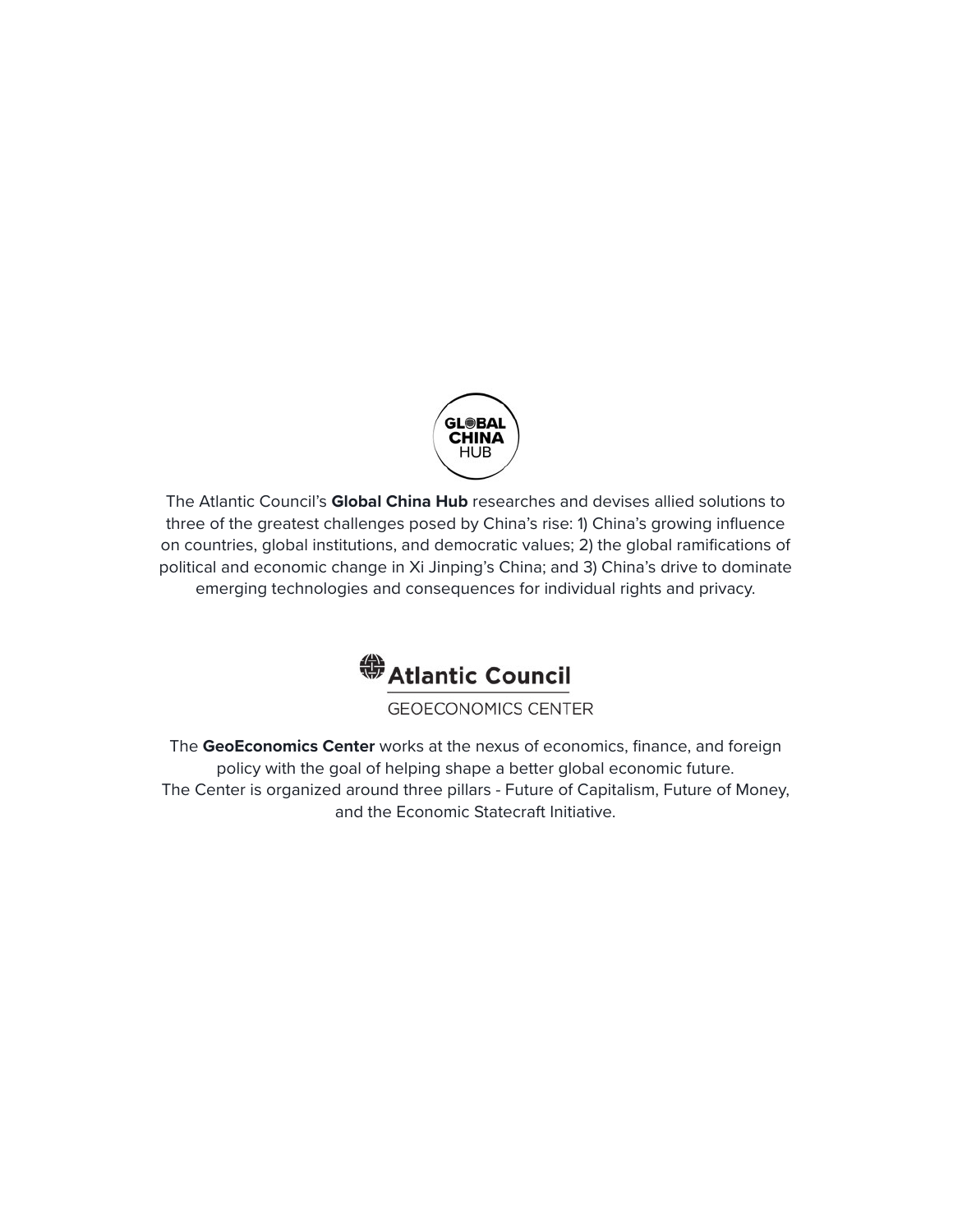### **Contents**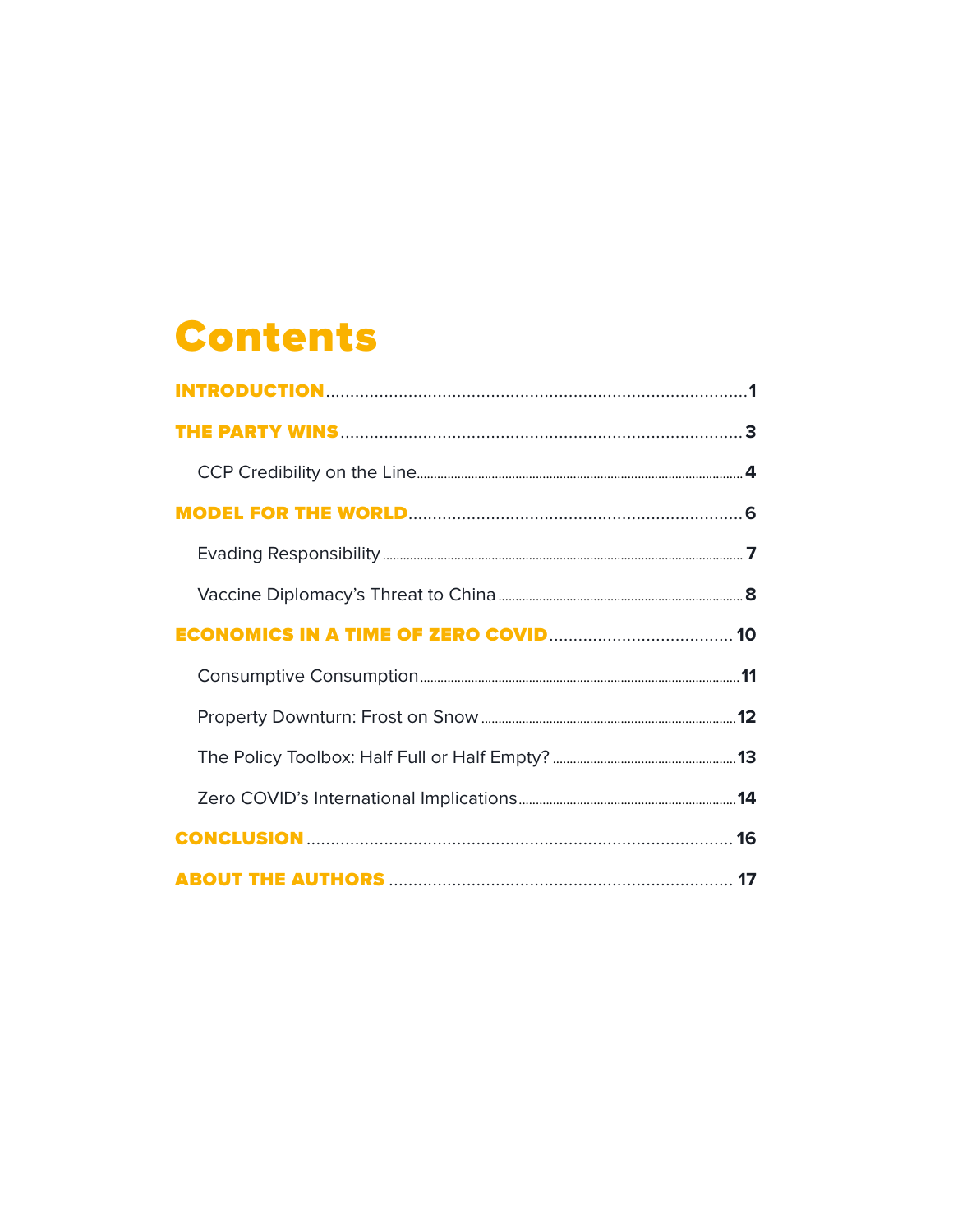### <span id="page-5-0"></span>Introduction

. . . . . . . . . . .

fter COVID-19 emerged in Wuhan two years ago, it spread rapidly around the world, infecting hundreds of millions and taking over six million lives.<sup>1</sup> After subduing the initial outbreak, China shut its door it spread rapidly around the world, infecting hundreds of millions and taking over six million to the pandemic by imposing a strict regime of residential lockdowns and business shutdowns, quarantines, mass testing, and stringent border controls.

The response—which Beijing calls "dynamic clearing" (动态 清零),<sup>2</sup> but is widely known as zero COVID—succeeded in keeping the virus at bay for nearly two years. It is a policy that Chinese president Xi Jinping and his minions have used to fortify China's aspirations to global leadership and to solidify Xi's unchallenged political position atop the Chinese Communist Party. The policy's initial effectiveness—after the initial Wuhan outbreak killed several thousand Chinese citizens3—provided a wellspring of propaganda for Beijing to declare the superiority of its policies and political system as competitors, most notably the United States, struggled at times to contain the disease.

Yet the emergence of highly infectious coronavirus variants first Delta beginning in late 2021, and then Omicron in March and April—has strained the zero-COVID policy past the breaking point. Outbreaks spread across the nation in March, leading local governments to impose lockdowns affecting the twenty-five million inhabitants of Shanghai, the economic powerhouse of Shenzhen, and provinces from Hainan in the south to Jilin in the northeast.<sup>4</sup>

The outbreaks have raised the very real possibility that the zero-focused approach can no longer contain the pandemic. There are even reports that a new, homegrown strain of Omicron has emerged.<sup>5</sup>

The rationale for the zero-COVID policy was anchored, in part, in the reality of China's ill-equipped public health system. The country has 2.7 nurses per one thousand people, well below the average of 11.5 in the advanced economies, and only 4.4 intensive care beds per one hundred thousand people versus 25.8 in the United States and 33.9 in

<sup>1</sup> "WHO Coronavirus (COVID-19) Dashboard," World Health Organization (website), [https://covid19.who.int.](https://covid19.who.int)

<sup>2</sup> State Council of the Peoples Republic of China (PRC) "动态清零"和 "零感染" 有何不同——国务院联防联控机制发布会针对疫情防控社会关注答疑 解惑 ("What Is the Difference between 'Dynamic Clearing' and 'Zero Infection'—Press Conference of the Joint Prevention and Control Mechanism of the State Council Answers Questions and Answers for Social Concerns About Epidemic Prevention and Control"), December 12, 2021, [http://www.gov.cn/](http://www.gov.cn/xinwen/2021-12/12/content_5660202.htm) [xinwen/2021-12/12/content\\_5660202.htm.](http://www.gov.cn/xinwen/2021-12/12/content_5660202.htm)

<sup>3</sup> State Council, "What Is the Difference"; "Covid-19 Deaths in Wuhan Seem Far Higher than the Official Account," *Economist*, May 30, 2021, [https://www.](https://www.economist.com/graphic-detail/2021/05/30/covid-19-deaths-in-wuhan-seem-far-higher-than-the-official-count) [economist.com/graphic-detail/2021/05/30/covid-19-deaths-in-wuhan-seem-far-higher-than-the-official-count](https://www.economist.com/graphic-detail/2021/05/30/covid-19-deaths-in-wuhan-seem-far-higher-than-the-official-count).

<sup>4</sup> For Delta outbreaks, see Shuli Ren, "Covid Zero in China Is a Fantasy. It's Now All about 'Dynamic Clearing,' " Bloomberg, January 11, 2022, [https://](https://www.bloomberg.com/opinion/articles/2022-01-11/covid-zero-is-no-longer-a-real-goal-in-china-it-s-time-for-dynamic-clearing?sref=E0nAM78N) [www.bloomberg.com/opinion/articles/2022-01-11/covid-zero-is-no-longer-a-real-goal-in-china-it-s-time-for-dynamic-clearing?sref=E0nAM78N](https://www.bloomberg.com/opinion/articles/2022-01-11/covid-zero-is-no-longer-a-real-goal-in-china-it-s-time-for-dynamic-clearing?sref=E0nAM78N); Alexandra Stevenson, "China's Lockdown Shows Stubborn Resolve on Zero-Covid," *New York Times*, January 6, 2022, [https://www.nytimes.com/2022/01/06/world/](https://www.nytimes.com/2022/01/06/world/asia/china-xian-lockdown-covid.html) [asia/china-xian-lockdown-covid.html](https://www.nytimes.com/2022/01/06/world/asia/china-xian-lockdown-covid.html); for March 2022 outbreaks, see "China's Covid Lockdowns Could Threaten Half of Economy," Bloomberg, March 14, 2022,<https://www.bloomberg.com/news/articles/2022-03-14/china-s-covid-lockdowns-could-threaten-half-of-economy?sref=E0nAM78N>; and "Entire Shanghai Placed under Lockdown, " Bloomberg, April 1, 2022, [https://www.bloomberg.com/news/articles/2022-04-02/entire-shanghai-placed-under](https://www.bloomberg.com/news/articles/2022-04-02/entire-shanghai-placed-under-lockdown-as-covid-cases-surge?sref=E0nAM78N)[lockdown-as-covid-cases-surge?sref=E0nAM78N](https://www.bloomberg.com/news/articles/2022-04-02/entire-shanghai-placed-under-lockdown-as-covid-cases-surge?sref=E0nAM78N).

<sup>5</sup> "China Finds New Virus Subtype as Daily Cases Exceed 13,000," Bloomberg, April 2, 2022, [https://www.bloomberg.com/news/articles/2022-04-03/china](https://www.bloomberg.com/news/articles/2022-04-03/china-adds-over-13-000-covid-cases-as-shanghai-outbreak-widens?sref=E0nAM78N)[adds-over-13-000-covid-cases-as-shanghai-outbreak-widens?sref=E0nAM78N](https://www.bloomberg.com/news/articles/2022-04-03/china-adds-over-13-000-covid-cases-as-shanghai-outbreak-widens?sref=E0nAM78N).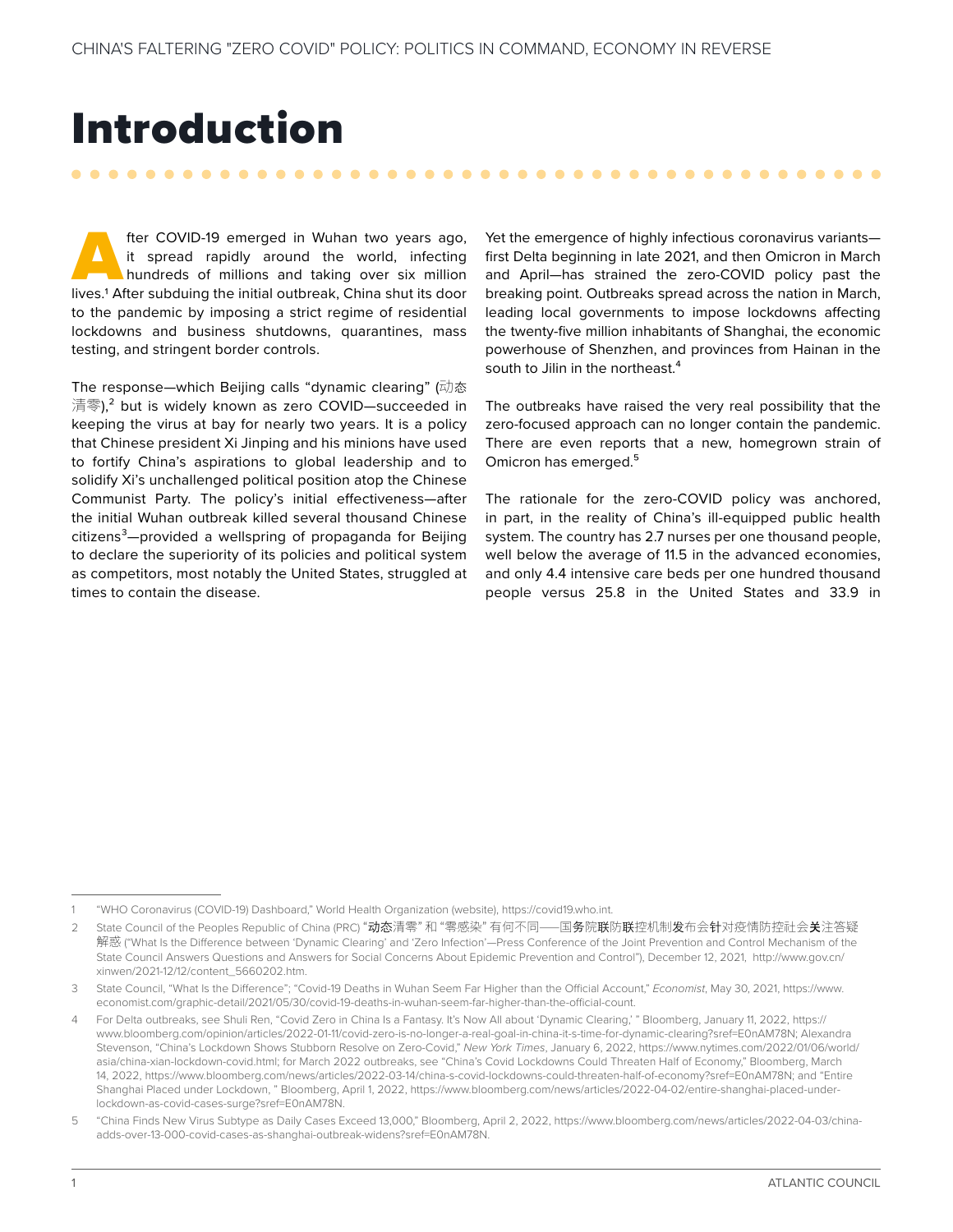Germany.6 By early January 2022, nearly 2.9 billion doses of Chinese-produced COVID-19 vaccines had been given to the country's 1.4 billion people, and another 1.41 billion doses sold or donated abroad as of March 21, 2022.<sup>7</sup> Yet those vaccines, based on an inactive form of the virus, have become generally less effective as the COVID-19 virus has evolved. Tests have showed that the two Chinese vaccines offered only limited protection against variants.<sup>8</sup>

So far, Beijing has resisted making use of the foreign-made mRNA vaccines that have proven so effective. Instead, it has pinned its hopes on developing China's own version of the shots—a biomedical achievement that has proved difficult to replicate.<sup>9</sup>

Nonetheless, the zero-COVID policy allowed China to return to normal life for many months. It enabled China's export machine to emerge from the nationwide shutdowns of early 2020 and shift into high gear to meet global demand for masks, mobile devices, and other stay-at-home products. Chinese factories helped power nearly 8 percent gross domestic product (GDP) growth in 2021, another achievement that Beijing has

trumpeted as exemplifying China's superior governance.

At the same time, China faced contagion of a different sort—a spreading economic slowdown that the export boom could not offset. Zero COVID has had a deep impact across various sectors of the economy—especially the entertainment, restaurant, tourism, and other service industries that represent the country's largest share of employment. At the same time, this slowdown is exacerbating the deepening problems of China's all-important property and construction sectors. Moreover, the widening shutdowns have produced new worries about "new bottlenecks in global supply chains," as the International Monetary Fund (IMF) highlighted in its April 2022 World Economic Outlook.10

Now the pandemic's reemergence threatens to deal a new blow to the economy that could combine with what appears to be the growing frustration of many Chinese with unrelenting lockdowns and other disruptions to daily life. This could undermine the narrative of China's superiority in responding to the pandemic—and the image and stature of Xi's rule.

<sup>6</sup> For number of nurses in China, see David Fickling and Anjani Trivedi, "Supply Chain Snarls May Be Here to Stay, Too," Bloomberg Opinion, January 13, 2022, [https://www.bloomberg.com/opinion/articles/2022-01-13/omicron-may-be-about-to-finally-give-us-a-supply-chain-crisis-as-it-hits-china?sref=E0nAM78N;](https://www.bloomberg.com/opinion/articles/2022-01-13/omicron-may-be-about-to-finally-give-us-a-supply-chain-crisis-as-it-hits-china?sref=E0nAM78N) and for hospital beds, see Robin Xing, Jenny Zheng, Zhipeng Cai, and Helen Lai, "Omicron in China: Impact and Policy Implications," Morgan Stanley, January 9, 2022.

<sup>7</sup> For doses in China, see National Health Commission of PRC, "Nearly 2.9b COVID-19 Doses Administered on Chinese Mainland," via Xinhua News Agency, January 11, 2022, [http://en.nhc.gov.cn/2022-01/11/c\\_85571.htm;](http://en.nhc.gov.cn/2022-01/11/c_85571.htm) and for doses sold or donated abroad, see "China COVID-19 Vaccine Tracker," Bridge Consulting (Beijing),<https://bridgebeijing.com/our-publications/our-publications-1/china-covid-19-vaccines-tracker/>.

<sup>8</sup> Elie Dolgin, "Omicron Thwarts Some of the World's Most-Used COVID Vaccines," *Nature*, January 13, 2022, [https://www.nature.com/articles/d41586-022-](https://www.nature.com/articles/d41586-022-00079-6) [00079-6](https://www.nature.com/articles/d41586-022-00079-6); and Sumathi Bala, "China's Zero-Covid Strategy 'Won't Work' against Omicron, Says US Epidemiologist," CNBC, February 6, 2022, [https://www.](https://www.cnbc.com/2022/02/07/chinas-zero-covid-policy-will-not-work-with-omicron-epidemiologist.html) [cnbc.com/2022/02/07/chinas-zero-covid-policy-will-not-work-with-omicron-epidemiologist.html](https://www.cnbc.com/2022/02/07/chinas-zero-covid-policy-will-not-work-with-omicron-epidemiologist.html).

Roxanne Liu and David Stanway, "FACTBOX: China's mRNA COVID Vaccine Candidates," Reuters, February 28, 2022, [https://www.reuters.com/business/](https://www.reuters.com/business/healthcare-pharmaceuticals/chinas-mrna-covid-vaccine-candidates-2022-02-28/) [healthcare-pharmaceuticals/chinas-mrna-covid-vaccine-candidates-2022-02-28/](https://www.reuters.com/business/healthcare-pharmaceuticals/chinas-mrna-covid-vaccine-candidates-2022-02-28/).

<sup>10</sup> International Monetary Fund, "World Economic Outlook" (WEO), April 2022, xiii, [https://www.imf.org/en/Publications/WEO/Issues/2022/04/19/world-economic](https://www.imf.org/en/Publications/WEO/Issues/2022/04/19/world-economic-outlook-april-2022)[outlook-april-2022](https://www.imf.org/en/Publications/WEO/Issues/2022/04/19/world-economic-outlook-april-2022).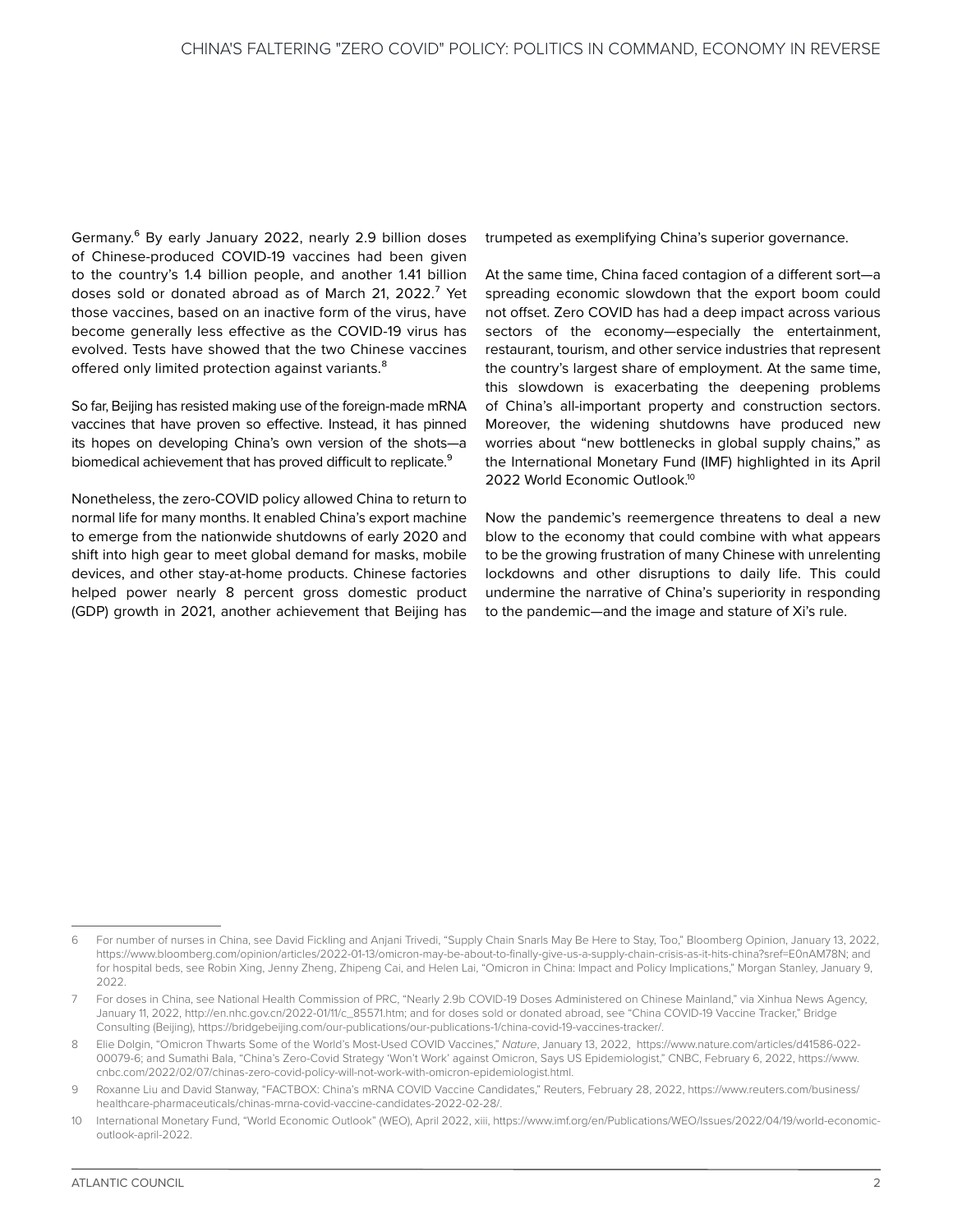### <span id="page-7-0"></span>The Party Wins

fter the initial COVID-19 outbreak erupted in Wuhan<br>
in January 2020, the spiraling crisis appeared a<br>
potential threat to the Chinese Communist Party.<br>
Since its leaders characterize themselves as infallible, they in January 2020, the spiraling crisis appeared a potential threat to the Chinese Communist Party. perceive any major social disorder or high-profile policy failure as a danger to their legitimacy and control. A public health fiasco that takes the lives of a significant number of people could have presented a serious risk to the party's implicit contract with its citizens: give us full political power and we'll take care of you.

As the pandemic reached crisis proportions in Wuhan during the early stages of the outbreak, the threat became more and more apparent. Public revelations—rare in China's tightly monitored media environment—exposed that the government, at both the national and local levels, had badly mishandled the initial response and allowed the virus to spread. A quarantine in Wuhan was imposed only after five million residents had already departed from the city, carrying the mysterious pathogen with them.<sup>11</sup>

Worst of all, the unfolding tragedy appeared to be a result of the party's authoritarian governance. Li Wenliang, a Wuhan doctor, had recognised the new virus and shared that critical information in an online chat group in late December 2019. Local authorities forced him to recant his claim as unfounded rumor and suppressed the discovery. The government seemed to place its own image above the public good. This doctor,

who contracted COVID-19 and died soon afterward, became a folk hero—and a lightning rod for criticism of the regime.<sup>12</sup> His ill-treatment suggested that China's authoritarian system itself was a contributing factor to the terrifying outbreak. The stench of a scandal reached all the way up to Xi. A Communist Party journal suggested that Xi was directly involved in managing the government's policy toward the outbreak in early January, thus implicating him in the bungled response.<sup>13</sup>

. . . . . . . . . . . . . . . . . .

The existential threat to party rule resulting from the COVID-19 outbreak is at the very core of its zero-tolerance policy. Though it is true that the leadership had to be concerned about an uncontrolled pandemic that overwhelmed the poorly resourced hospital system, the party also needed to protect itself, both from the potential fallout of a nationwide health crisis that would raise doubts about its competence, and the deeper risk that its governance system would be tarnished and then questioned by the public at large. The threat had to be eliminated, at all costs.

Once the government mobilized against the virus, it did so with an intensity and severity unmatched almost anywhere else. The strict practices eventually put in place—large-scale lockdowns and quarantines of major cities, limitations on domestic and international travel, an effective border closing, testing on a mass scale, detailed tracing of cases—were draconian. Yet they were effective in containing the pandemic in a relatively short period of time, and then preventing its reemergence.

<sup>11</sup> "Five Million People Left Wuhan Before the Lockdown, Where Did They Go?," CGTN (Chinese state-run cable TV news service), January 27, 2020, [https://](https://news.cgtn.com/news/2020-01-27/5-million-people-left-Wuhan-before-the-lockdown-where-did-they-go--NACCu9wItW/index.html) [news.cgtn.com/news/2020-01-27/5-million-people-left-Wuhan-before-the-lockdown-where-did-they-go--NACCu9wItW/index.html](https://news.cgtn.com/news/2020-01-27/5-million-people-left-Wuhan-before-the-lockdown-where-did-they-go--NACCu9wItW/index.html).

<sup>12</sup> Chris Buckley and Paul Mozur, "A New Martyr Puts a Face on China's Deepening Coronavirus Crisis," *New York Times*, February 7, 2020, [https://www.](https://www.nytimes.com/2020/02/07/world/asia/china-coronavirus-doctor-death.html) [nytimes.com/2020/02/07/world/asia/china-coronavirus-doctor-death.html.](https://www.nytimes.com/2020/02/07/world/asia/china-coronavirus-doctor-death.html)

<sup>13</sup> Tom Mitchell, Christian Shepherd, and John Reed, "China's Xi Jinping Knew of Coronavirus Earlier than First Thought," *Financial Times*, February 1, 2020, <https://www.ft.com/content/3da73290-5067-11ea-8841-482eed0038b1>.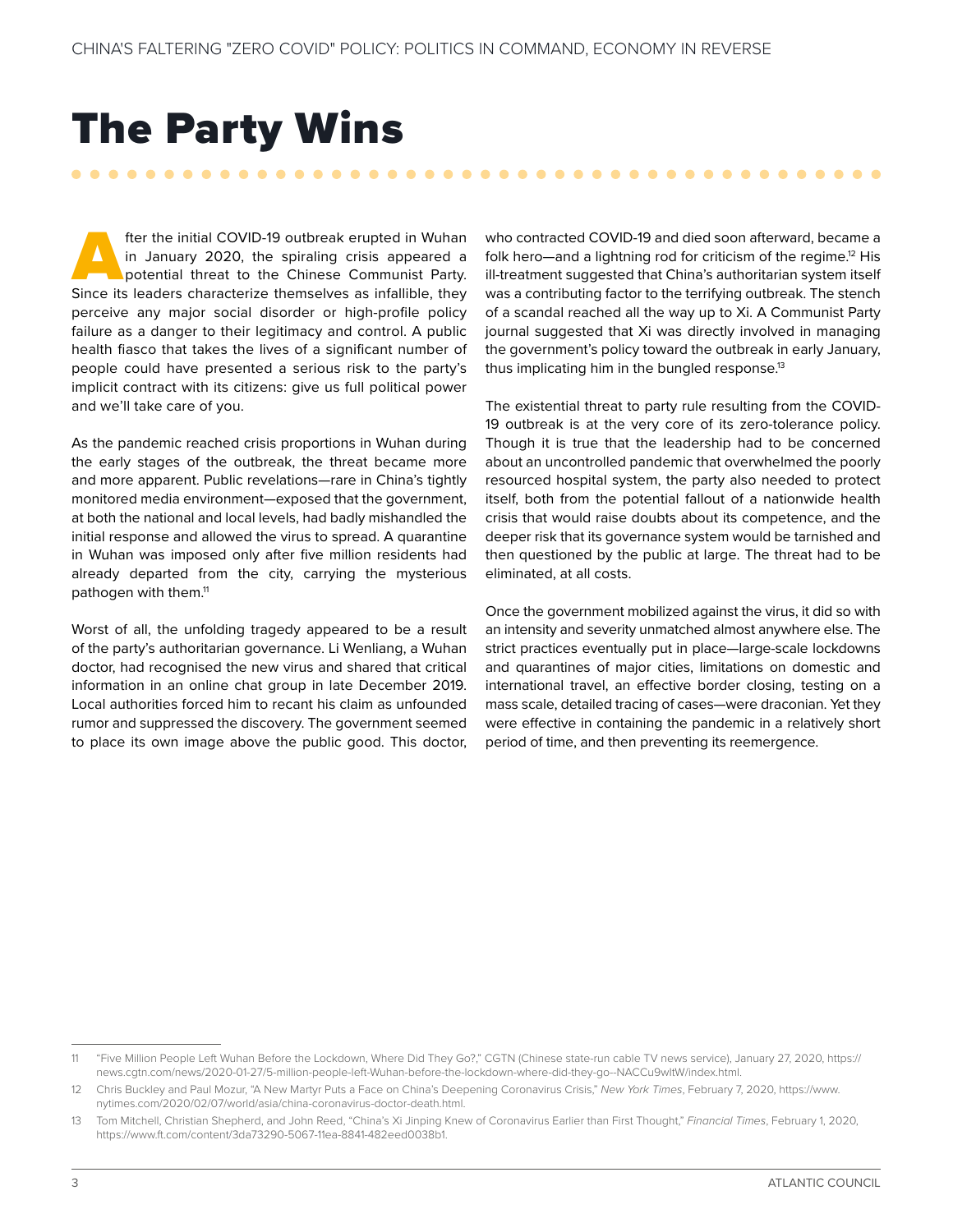<span id="page-8-0"></span>By mid-March 2020, new cases in China reached zero,<sup>14</sup> and keeping them there became a political imperative. Once the party had extinguished the coronavirus menace, it desperately wanted to prevent a resurgence.

The apparent success of the heavy-handed coronavirus lockdowns offered the party an opportunity to rewrite the political narrative of the pandemic. The original story—of an autocratic state that sacrificed people's lives for its own interests—was redrafted into the very opposite. Now the state was willing to sacrifice anything for the national interest. Even better, an authoritarian state had the capabilities, skill, and leadership to implement a successful policy that prevented a widening crisis and saved lives.

The battle with COVID-19 was transformed into another triumph of the Chinese people against the odds, a national struggle that would pave the road to national rejuvenation. All thanks to the Communist Party, of course. A white paper on China's COVID-19 experience released by the State Council in June 2020 characterized the anti-pandemic effort as an "all-out people's war" won "through painstaking efforts and tremendous sacrifice" and achieved "under the leadership of the CPC."15 Xi, in his 2021 New Year's address, proclaimed that "we put people and their lives first to interpret the great love among humans. With solidarity and resilience, we wrote the epic of our fight against the pandemic."16 After all, the party cares most about the common people. As Premier Li Keqiang

put it in a speech to the National People's Congress in May 2020, the economic cost of the coronavirus-control policies "is a price we must pay, and a price worth paying" because "life is invaluable."17

#### CCP CREDIBILITY ON THE LINE

The tragedy-to-triumph script composed by the Communist Party has had tremendous political consequences. The party tied its credibility to the zero-COVID policy. An outbreak, and thus a failure of the policy, equated to a failure of the party and its governance. COVID-19 cases became a measure of the party's merit and legitimacy, similar to economic growth statistics—proof that it can deliver real results to the Chinese people and therefore has a right to rule.

That has had several real-life effects on the Chinese political, economic, and social system. First, the zero-COVID strategy became entrenched and inflexible. Easing up and risking a renewed outbreak would potentially erupt into both a public health challenge and a political crisis. That made moderating the approach to suit new circumstances problematic and helped to encourage sometimes extreme and excessive responses by local governments. For instance, officials kept strict lockdowns in place in the metropolis of Shanghai in 2022 and in Xi'an in late 2021, largely prohibiting their millions of residents from leaving their homes, even as households ran short of food.

<sup>14</sup> Javier C. Hernández, "China Hits a Coronavirus Milestone: No New Local Infections," *New York Times*, March 18, 2020, Updated April 14, 2022, [https://www.](https://www.nytimes.com/2020/03/18/world/asia/china-coronavirus-zero-infections.html) [nytimes.com/2020/03/18/world/asia/china-coronavirus-zero-infections.html](https://www.nytimes.com/2020/03/18/world/asia/china-coronavirus-zero-infections.html).

<sup>15</sup> China's State Council Information Office, "Fighting COVID-19: China in Action," White Paper, Released via China's Xinhua (state news service), June 7, 2020, [http://www.xinhuanet.com/english/2020-06/07/c\\_139120424.htm](http://www.xinhuanet.com/english/2020-06/07/c_139120424.htm).

<sup>16</sup> Xi Jinping, "2021 New Year's Address," via Global Times (Chinese Communist Party flagship newspaper), December 31, 2020, [https://www.globaltimes.cn/](https://www.globaltimes.cn/page/202012/1211532.shtml) [page/202012/1211532.shtml](https://www.globaltimes.cn/page/202012/1211532.shtml).

<sup>17</sup> Li Keqiang, "Premier Li's Speech at the Third Session of the 13th NPC," CGTN, May 22, 2020, [https://news.cgtn.com/news/2020-05-22/Full-text-Premier-Li-s](https://news.cgtn.com/news/2020-05-22/Full-text-Premier-Li-s-speech-at-the-third-session-of-the-13th-NPC-QHaP1FpB8k/index.html)[speech-at-the-third-session-of-the-13th-NPC-QHaP1FpB8k/index.html.](https://news.cgtn.com/news/2020-05-22/Full-text-Premier-Li-s-speech-at-the-third-session-of-the-13th-NPC-QHaP1FpB8k/index.html)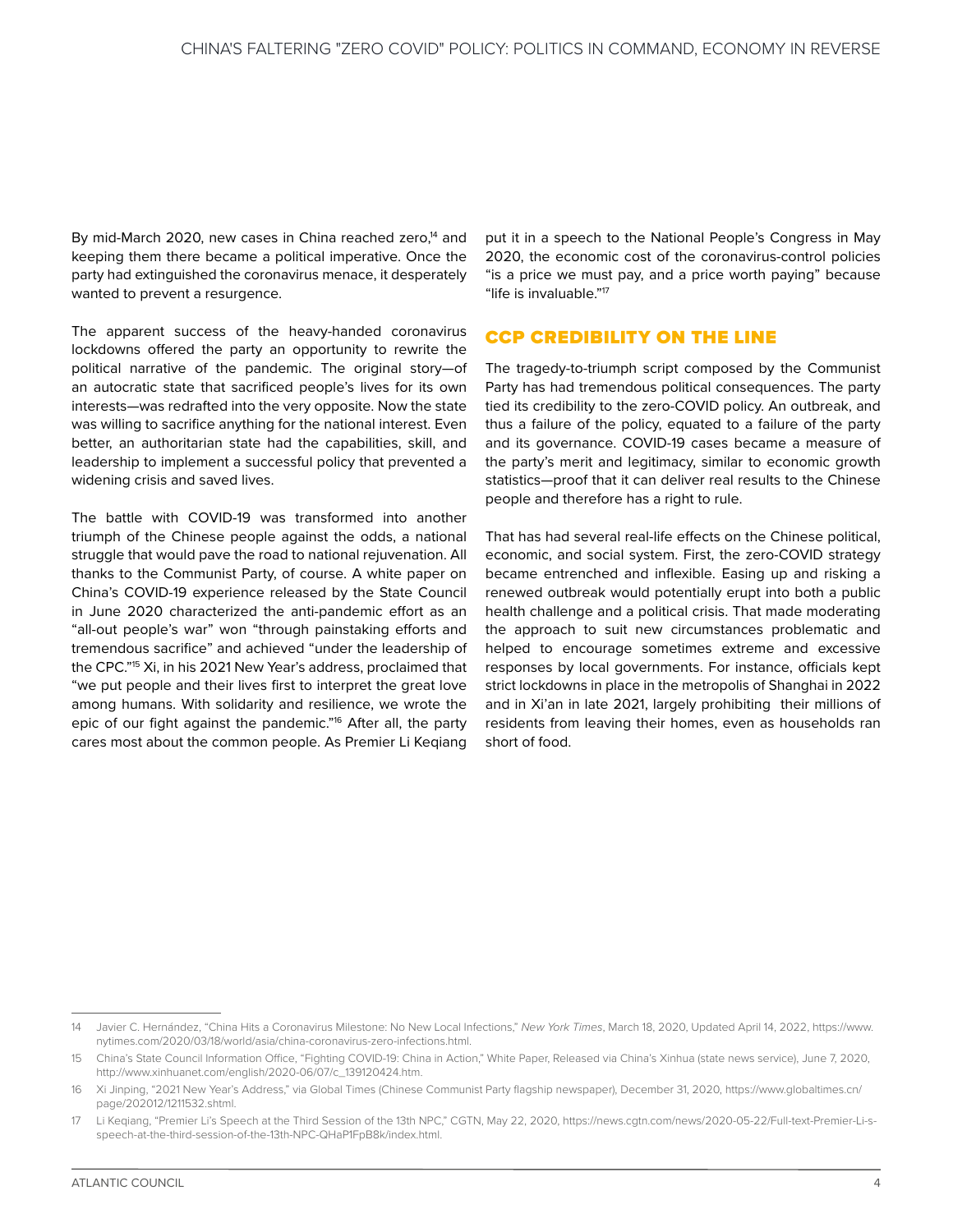As a result, China has become "stuck in time," still shutting down cities and restricting cross-border travel while much of the rest of the world is learning to live with COVID-19 and striving to restore normal life, business, and mobility. The economic toll has mounted as disruptions to business operations and daily life continued (see more below).

Secondly, the policy may have further entrenched the Communist Party in Chinese society. Not only do its top cadres have a success to market to the public, the pandemic offered an opportunity to tighten political and social control. New systems to track people's movements—established in the name of public health—can easily be utilized for more sinister purposes. Citizens must scan QR codes to get into office buildings, restaurants, and shops—good for hunting down COVID-19 cases, or the party's critics. Citizens require "health codes," generated through apps such as WeChat and Alipay, in order to travel and access events and buildings which could be used to limit the movements of targeted individuals. Such requirements may not be removed once the coronavirus epidemic has finally passed, leaving the party with extra monitoring tools, and a populace more accustomed to being overtly tracked.

Third, zero COVID may have bolstered the stature of Xi and increased his chances of claiming a third term at the twentieth Communist Party Congress later in 2022. Xi has become personally tethered to the policy and its success. The victory over the coronavirus was not just a win for the party, but for Xi specifically. The State Council's white paper proclaimed in its opening paragraphs that "General Secretary Xi Jinping has taken personal command, planned the response, overseen the general situation and acted decisively."<sup>18</sup> Such statements are somewhat boilerplate in Communist documents, but in a political climate in which Xi has concentrated political power in his person, the buck, in reality, has nowhere else to stop.

That, too, has added inflexibility to the zero-COVID approach. A failure of the policy would translate into a personal political disaster for Xi himself. It should come as no surprise that he appears to be committed to upholding the policy and has insisted it continue. Josh Chin of *The Wall Street Journal* reported in late 2021 that Xi was furious when government officials suggested softening zero COVID and finding ways to live with the virus, accusing them of being too lax.<sup>19</sup> In mid-April 2022, as economic and social pressure was building to ease a near-total lockdown of Shanghai, Xi insisted zero-COVID should not be relaxed.<sup>20</sup>

Now, as the government seeks to limit the excesses, and thus the economic cost, of zero COVID, the politics of the policy loom large. As noted above, Chinese authorities have solid public health reasons for maintaining the approach. Yet equally important is the party's fear of political fallout from a renewed outbreak. As the recent surge in cases in Shanghai and Hong Kong sadly shows, past success at virusfighting is not a guarantee of future performance. With an inadequately vaccinated populace (more on that below), the new coronavirus variants could easily take hold in China and undermine the party's neatly crafted political narrative as well. It is a risk the party is unlikely to take. That means the government may soften zero COVID only on the margins and continue to react with speed and severity to any inkling of growing infections.

<sup>18</sup> China's State Council Information Office, "Fighting COVID-19: China in Action."

<sup>19</sup> Josh Chin, "Xi Jinping's Leadership Style: Micromanagement That Leaves Underlings Scrambling," *Wall Street Journal,* December 15, 2021, [https://www.wsj.](https://www.wsj.com/articles/xi-jinpings-leadership-style-micromanagement-that-leaves-underlings-scrambling-11639582426) [com/articles/xi-jinpings-leadership-style-micromanagement-that-leaves-underlings-scrambling-11639582426.](https://www.wsj.com/articles/xi-jinpings-leadership-style-micromanagement-that-leaves-underlings-scrambling-11639582426)

<sup>20</sup> "Xi Says China Must Stick with Covid Zero Even as Costs Mount," Bloomberg, April 14, 2022, [https://www.bloomberg.com/news/articles/2022-04-14/xi-says](https://www.bloomberg.com/news/articles/2022-04-14/xi-says-china-must-persist-with-covid-zero-even-as-costs-mount?sref=4LEYncfM)[china-must-persist-with-covid-zero-even-as-costs-mount?sref=4LEYncfM](https://www.bloomberg.com/news/articles/2022-04-14/xi-says-china-must-persist-with-covid-zero-even-as-costs-mount?sref=4LEYncfM).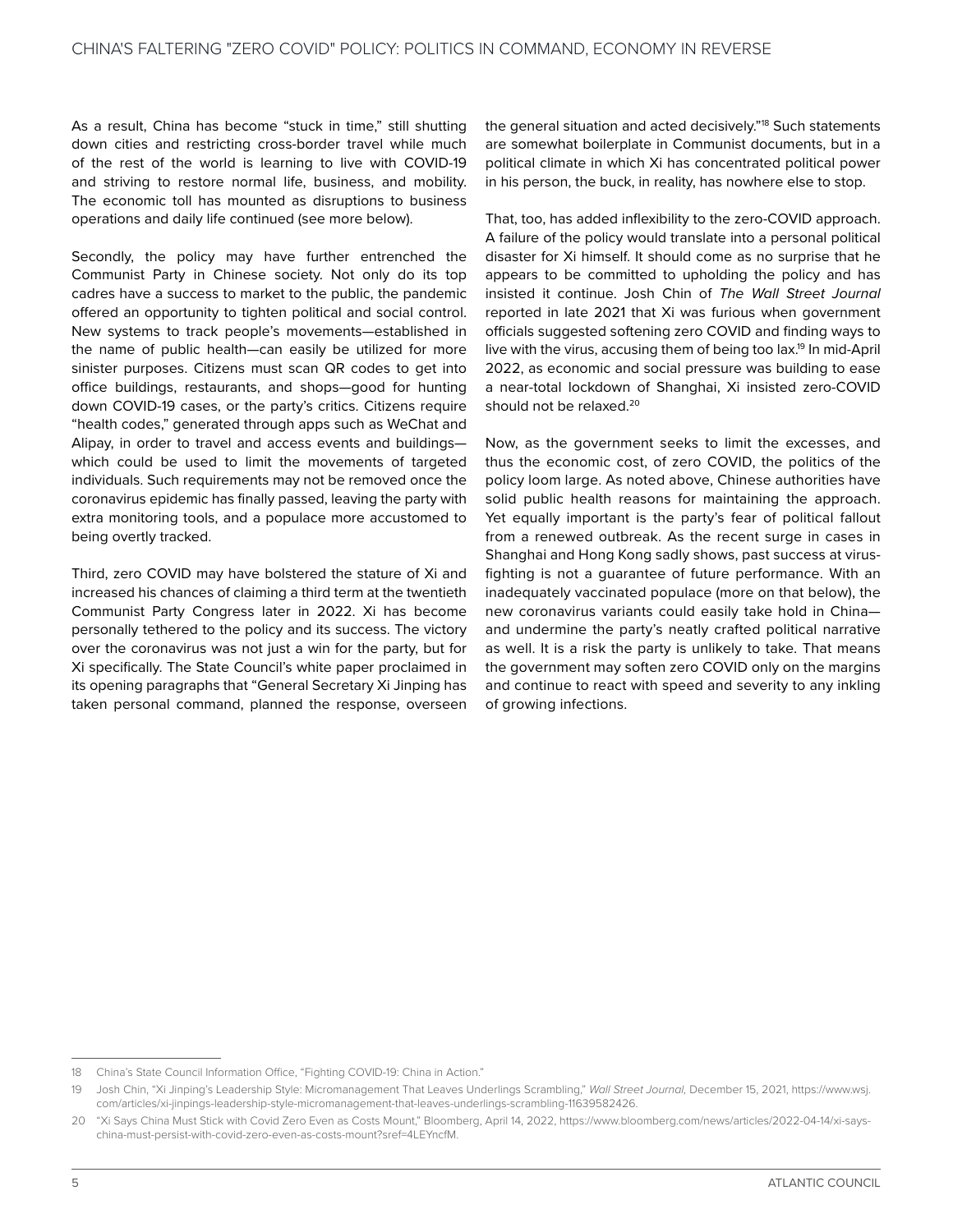## <span id="page-10-0"></span>Model for the World

The Communist Party recognized that its refashioned<br>narrative of the pandemic could potentially burnish its<br>image abroad as well as at home. Its self-proclaimed<br>zero-COVID triumph quickly entered Beijing's increasingly narrative of the pandemic could potentially burnish its image abroad as well as at home. Its self-proclaimed zero-COVID triumph quickly entered Beijing's increasingly assertive propaganda campaign to promote China as a global leader and model for the rest of the world.

. . . . . . . . . . .

The messaging began only weeks after the initial Wuhan outbreak. In March 2020, the state-owned *China Daily* opined that Beijing's methods of quick detection and quarantine could halt the global pandemic: "Countries, especially those in the West, should pay due attention to these principles, and waste no more time in applying them," it recommended.<sup>21</sup> A month later, Liu Xiaoming, then China's ambassador to the United Kingdom, penned an essay for the *Financial Times* entitled "China Has Valuable Lessons for the World in How to Fight Covid-19."22 In it, he touted China's lockdown method of containment and claimed: "the initial success in China has bolstered international confidence in beating the virus." The messaging also tried to present China as a more responsible global leader than the United States, more committed to the global good and international cooperation. For example, Beijing highlighted its support for the World Health Organization (WHO) to differentiate itself from the Trump administration, which criticized and then withdrew from the body.

As zero COVID continued to keep the pandemic at bay, while the United States and other countries struggled to contain the virus, Chinese state media and the regime's supporters claimed China's success as a mark of the superiority of its governance system, especially compared to democracy. Hu Xijin, then editor of the *Global Times*, a Communist Party-run news outlet, wrote in May 2021 that the normality of life in zero-COVID China was a "display of the competitiveness of China's approach of governance," especially in light of the failed response in the United States. That, he continued, stripped Washington of the right to criticize China's political system. "The highest human right—the right to life—has never been the top priority in the [United States]," he wrote. "American leaders, please have some sense of shame."23

If China's superior coronavirus-busting skills were a sign of its ascent as a world power, an additional line of argument went, then America's inability to contain the virus was an indication of its corresponding decline. Xinhua, the official news agency, added Washington's inept pandemic response to a list of failures, including domestic social disparities and botched foreign interventions. "The 'shining city' has been seeing its halo fading away," the commentary contended.<sup>24</sup>

Financier Eric Li, in an essay for *The Economist* in December 2021, used the high number of COVID-19 deaths in the United States, Brazil, and India compared to China as primary evidence that liberal democracy is failing while the Chinese governance system (which he attempted to characterize as a form of democracy) is succeeding. "Some may object that this [low number of COVID-19 deaths in China] was because China restricted freedoms more than 'democracies,' " Li wrote. "But what kind of democracy would sacrifice millions of lives for some individuals' freedom not to wear masks? It is precisely in this way that liberal democracy is failing its citizens."25

In order for this narrative to stick, however, the Chinese leadership and its propaganda machine had to contend with the inconvenient truth that the pandemic began on their own soil, and was allowed to spread by their own mistakes. Just as this undeniable reality had presented a danger to the Communist Party's domestic standing, so, too, it could tarnish its international reputation and stature. The regime's critics tried to make certain of that by reminding the world Beijing should be held responsible for the global pandemic.

The party's solution was an attempt to alter the historical record and sow confusion about the virus's origins. Instead of the home of the initial outbreak, China tried to paint itself as the world's savior. In mid-March 2020, Xi told the United Nations secretary-general that "China's extraordinary response has bought precious time for other countries to fight the virus," according to the Foreign Ministry's official summary of the conversation.26 Liu, in his *Financial Times* essay, wrote that critics who accused China of being

<sup>21</sup> China Daily, "Detection, Quarantine and Treatment Tried and Tested Response to Virus: China Daily Editorial," Updated March 16, 2020, [https://www.](https://www.chinadaily.com.cn/a/202003/16/WS5e6f645ba31012821727f7d9.html) [chinadaily.com.cn/a/202003/16/WS5e6f645ba31012821727f7d9.html.](https://www.chinadaily.com.cn/a/202003/16/WS5e6f645ba31012821727f7d9.html)

<sup>22</sup> Liu Xiaoming, "China Has Valuable Lessons for the World in How to Fight COVID-19," Op-Ed, *Financial Times*, April 28, 2020.

<sup>23</sup> Hu Xijin, "US Should Be Ashamed to Criticize China on Human Rights Considering Its Own COVID-19 Death Toll," Global Times, Opinion, May 04, 2021.

<sup>24</sup> "Unravel the Crippled U.S. Hegemony," Xinhua, October 21, 2021.

<sup>25</sup> Eric Li, "Eric Li on the Failure of Liberal Democracy and the Rise of China's Way," By Invitation (Commentary series), Economist, December 7, 2021.

<sup>26</sup> Foreign Ministry, "President Xi Speaks to UN Secretary General on the Phone," Embassy of the People's Republic of China in the United States of America (website), [https://www.mfa.gov.cn/ce/ceus/eng/zgyw/t1755477.htm.](https://www.mfa.gov.cn/ce/ceus/eng/zgyw/t1755477.htm)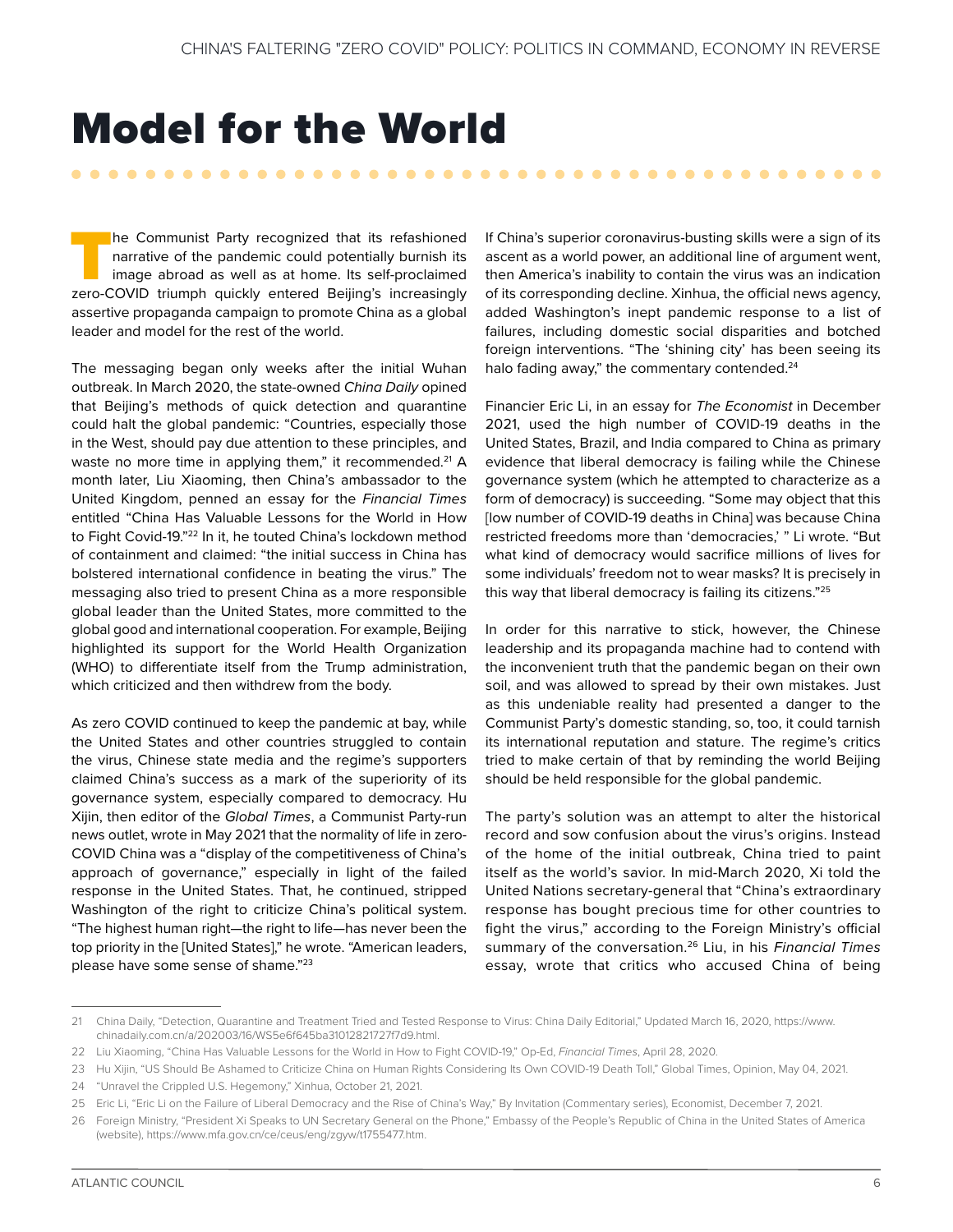<span id="page-11-0"></span>responsible for the epidemic did so out of ignorance. "I believe those who seek to stigmatize China owe the Chinese people an apology," he contended.27

Officials and state media strove to disassociate the virus from its first appearance in Wuhan and sow confusion about its origins. For instance, they went on an offensive against the use of the terms "Wuhan virus" or "Chinese virus." In March 2020, when President Trump called COVID-19 the "Chinese virus" in a tweet, a spokesperson for China's Foreign Ministry derided it as "stigmatization." The ministry urged the United States to "immediately correct its mistake and stop making unwarranted accusations on China."28 A few days later the ministry claimed that the Chinese people and international community "explicitly oppose linking the virus with any specific country or region." Playing up sensitivity in the West to discrimination, the spokesperson went on to say that "some in the [United States] who can still see things clearly have publicly opposed the saying of 'Chinese virus,' pointing out that it is bald-faced racism and xenophobia."29 In May 2020, the ministry released a notice called "COVID-19, 15 Truth [sic] You Need to Know," with the first "truth" stating that "Wuhan city in China first reported COVID-19 cases, but that doesn't mean the virus originated in Wuhan." It continued to assert that "there is no certain conclusion as to the origin of COVID-19," and "there is no evidence that China is the source of the virus that caused COVID-19."30

#### EVADING RESPONSIBILITY

The narrative, however, required even more embellishment. If the virus did not originate in China, then where did it come from? How did it get to Wuhan? Knotty questions indeed for the avid Chinese propagandist. The government and its statecontrolled media grasped at any shred of scientific inquiry that suggested the origins of the virus could be traced to other countries, and actively spread misinformation.

Foreign Ministry spokesperson Zhao Lijian tweeted an unfounded conspiracy theory that the COVID-19 virus was brought to Wuhan by members of the US Army.<sup>31</sup> In March 2022, Li Yang, counsellor at the information department of China's Foreign Ministry, turned to Twitter to spread the conspiracy theory that American pharmaceutical firm Moderna created the virus and demanded an explanation from the United States.32 Officials also pushed the idea that the COVID-19 virus was transmissible on imported refrigerated food. The attempts to blame the outside world for local outbreaks continues. In recent months, officials have suggested Chinese were infected by the virus lurking on or in international mail.<sup>33</sup>

How much progress this campaign achieved in changing the pandemic's narrative is questionable. In a fourteen-nation survey conducted in 2020 by the Pew Research Center, a median of 61 percent of the respondents thought Beijing handled the pandemic poorly, while unfavorable views of China reached all-time highs in many countries in the poll.<sup>34</sup> In certain respects, the propaganda campaign may have had negative consequences for China, both at home and abroad.35

First, the international blitz may have reinforced the inflexibility of the zero-COVID strategy. By using the policy's success as evidence of its superior system, the leadership likely feared that the image of the party would be damaged if China experienced a major, uncontrolled outbreak. In that eventuality, the Chinese authoritarian model would be no better than the democracies Beijing has routinely mocked. That may have made it more difficult to adjust or move on from the zero-COVID policy, with all the resulting economic and social consequences.

Second, the campaign, in certain respects, exposed Beijing as an irresponsible power rather than a constructive one. So desperate was the leadership to avoid responsibility for the pandemic that it hindered the efforts of the international community to investigate and learn from the pandemic.

<sup>27</sup> Liu, "China Has Valuable Lessons."

<sup>28</sup> See, for example, "Foreign Ministry Spokesperson Zhao Lijian's Regular Press Conference on March 4, 2020," Ministry of Finance (website), Remarks, March 4, 2020; and Foreign Ministry Spokesperson's Daily Briefing, Ministry of Finance (website), March 17, 2020, [https://www.mfa.gov.cn/ce/ceke/eng/fyrth/](https://www.mfa.gov.cn/ce/ceke/eng/fyrth/t1752172.htm) [t1752172.htm.](https://www.mfa.gov.cn/ce/ceke/eng/fyrth/t1752172.htm)

<sup>29</sup> Foreign Ministry Daily Briefing, Ministry of Finance (website), March 24, 2020, [https://www.fmprc.gov.cn/mfa\\_eng/xwfw\\_665399/](https://www.fmprc.gov.cn/mfa_eng/xwfw_665399/s2510_665401/2511_665403/202003/t20200324_693148.html) [s2510\\_665401/2511\\_665403/202003/t20200324\\_693148.html.](https://www.fmprc.gov.cn/mfa_eng/xwfw_665399/s2510_665401/2511_665403/202003/t20200324_693148.html)

<sup>30</sup> "Covid 19: 15 Truth [sic] You Need to Know," China's Ministry of Foreign Affairs (website), May 16, 2020, [https://www.mfa.gov.cn/ce/cein//eng/xwfw/xxfb/](https://www.mfa.gov.cn/ce/cein//eng/xwfw/xxfb/t1779506.htm) [t1779506.htm](https://www.mfa.gov.cn/ce/cein//eng/xwfw/xxfb/t1779506.htm).

<sup>31</sup> Zhao Lijian, (@zlj517), "2/2 CDC was caught on the spot. When did patient zero begin in US? How many people are infected? What are the names of the hospitals? It might be US army who brought the epidemic to Wuhan. Be transparent! Make public your data! US owe us an explanation!," Twitter, March 12, 2020, [https://twitter.com/zlj517/status/1238111898828066823.](https://twitter.com/zlj517/status/1238111898828066823)

<sup>32</sup> Li Yang, (@Li\_Yang\_China), "The US has an obligation to explain this to the International community!!!," Twitter, March 24, 2022, [https://twitter.com/Li\\_Yang\\_](https://twitter.com/Li_Yang_China/status/1507155894286520320) [China/status/1507155894286520320.](https://twitter.com/Li_Yang_China/status/1507155894286520320)

<sup>33</sup> BBC, "Covid: Beijing City Urges End to Overseas Deliveries over Omicron," January 17, 2022, <https://www.bbc.com/news/world-asia-china-60023968>.

<sup>34</sup> Laura Silver, Kat Devlin, and Christine Huang, "Unfavorable Views of China Reach Historic Highs in Many Countries," Pew Research Center, Report, October 6, 2020, [https://www.pewresearch.org/global/2020/10/06/unfavorable-views-of-china-reach-historic-highs-in-many-countries/.](https://www.pewresearch.org/global/2020/10/06/unfavorable-views-of-china-reach-historic-highs-in-many-countries/)

<sup>35</sup> Silver, Devlin, and Huang, "Unfavorable Views of China Reach Historic Highs."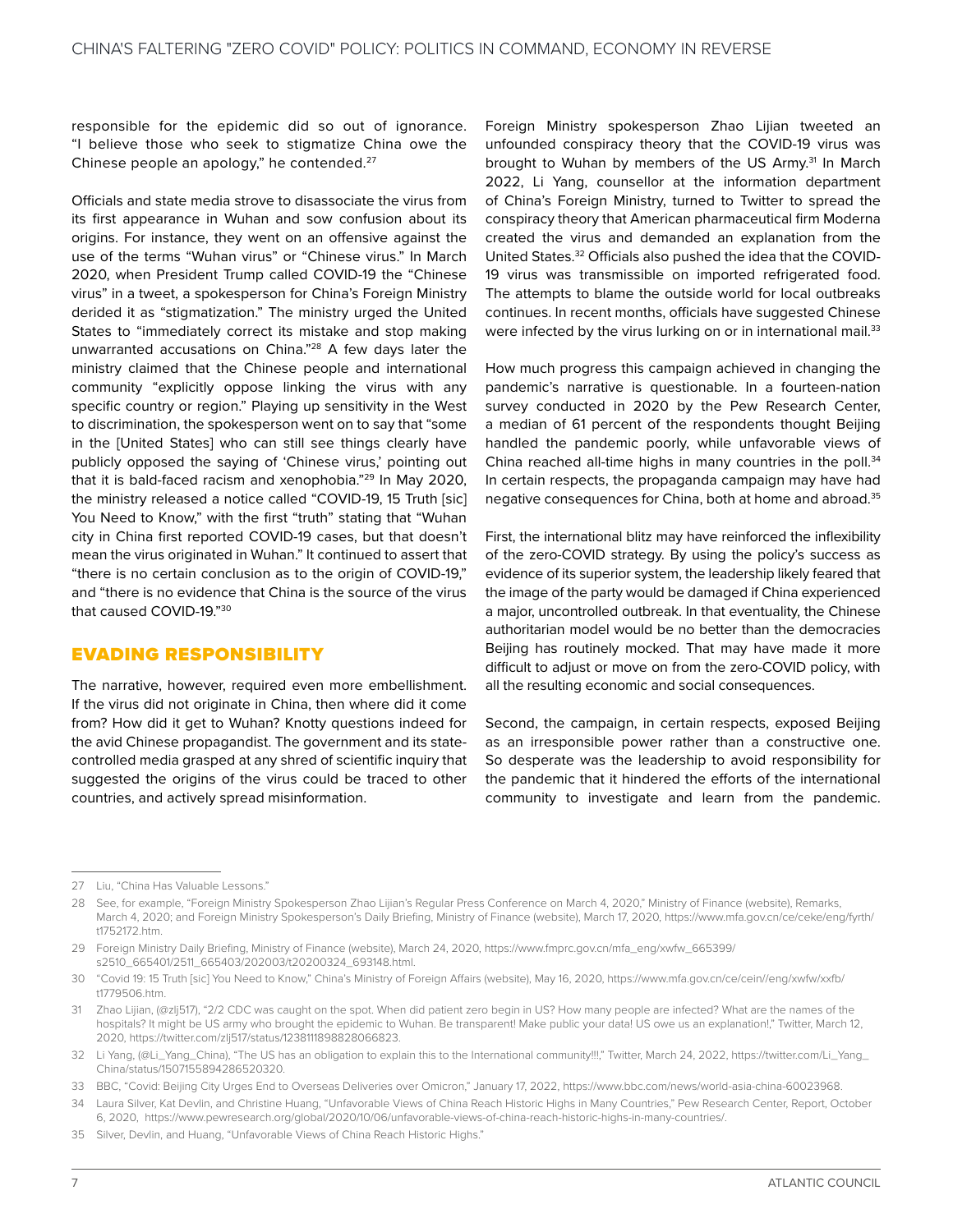<span id="page-12-0"></span>Apparently, the party equated calls for an investigation with an attempt to undermine its reputation and rule.

Beijing has resisted an independent inquiry into the COVID-19 virus's origins since the earliest stages of the pandemic in 2020,<sup>36</sup> and when China's leaders eventually consented, they tightly controlled the activities and access of a visiting WHO team of experts in early 2021 and refused to fully cooperate. For instance, Chinese authorities denied the investigators potentially valuable raw data on early COVID-19 cases.37 WHO Director-General Tedros Adhanom Ghebreyesus—who has generally avoided public criticism of China—admitted in a 2021 briefing that the investigative team was frustrated with their access to raw data while in China. "I expect future collaborative studies to include more timely and comprehensive data sharing," he said.38 Beijing then rejected a WHO plan for further study of COVID-19's origins in mid-2021.39

Beijing was so fearful of an international inquiry that when the government of Australia called for one in 2020, Beijing resorted to economic coercion to arm-twist Canberra to change its position. In the end, the campaign to avoid blame for the pandemic may have hurt the Communist Party's international reputation rather than enhanced it and fueled speculation about the true origins of COVID-19.

So, too, did the often rabid tone of Beijing's messaging. Comments from officials and official media often appeared to mock other countries for their struggles to contain COVID-19, and seemed insensitive to their suffering. One especially egregious social media post on an account linked to the Communist Party juxtaposed two images—one of a rocket launch in China, the other a photo of COVID-19 victims being cremated in India. The text read: "Lighting a fire in China VS lighting a fire in India." The post, made at the depths of India's pandemic crisis, sparked outrage and was deleted.

At times, Chinese officials and state-media organs seemed to

revel in the rising death toll in the United States. "America is coming back!" Diplomat Li Yang tweeted sarcastically amid a renewed surge in the United States in 2021. "Yes, thanks to a series of political manipulations, America is coming back at almost the peak of its epidemic!!!"<sup>40</sup> In its quest to promote itself, the Chinese government too often denigrated others hardly a method of winning hearts and minds.

#### VACCINE DIPLOMACY'S THREAT TO CHINA

Perhaps the most damaging aspect of China's COVID-19 policy was its "vaccine diplomacy." Beijing clearly recognized that the pandemic offered an opportunity to expand Chinese political influence and "soft power" around the world, especially with developing countries, and to use homemade vaccines to market its companies and technology. Two companies, stateowned China National Pharmaceutical Group (Sinopharm) and private Sinovac Biotech, were at the center of the effort. With the United States distracted by its fight against the virus, Beijing was able to get a jump-start on a program to export China's own vaccines, largely for sale but also as humanitarian aid.41 The leadership and state media routinely publicized China's efforts to provide vaccines to developing nations, so as to portray the country as a caring and responsible great power. Xi himself played a part in this campaign, for instance, outlining his administration's largesse in a speech before the Global Health Summit in May 2021.42

Certainly, some recipients of China's vaccines were grateful for Beijing's assistance, especially when the US products were not yet widely available for export in early 2021. Indonesian President Joko Widodo received his Sinovac jab in January 2021—which was duly promoted by Xinhua.<sup>43</sup> According to data from the World Trade Organization and International Monetary Fund, China exported more than double the number of doses as the United States (though not as many as the European Union),<sup>44</sup> notching more than a third of total vaccine exports.

<sup>36</sup> Salem Gebrekidan, Matt Apuzzo, Amy Qin, and Javier C. Hernandez, "In Hunt of Virus Source, W.H.O. Let China Take Charge," *New York Times*, November 7, 2020,<https://www.nytimes.com/2020/11/02/world/who-china-coronavirus.html>.

<sup>37</sup> Jeremy Page and Drew Hinshaw, "China Refuses to Give WHO Raw Data on Early Covid-19 Cases," *Wall Street Journal*, Updated February 12, 2021, [https://](https://www.wsj.com/articles/china-refuses-to-give-who-raw-data-on-early-covid-19-cases-11613150580) [www.wsj.com/articles/china-refuses-to-give-who-raw-data-on-early-covid-19-cases-11613150580.](https://www.wsj.com/articles/china-refuses-to-give-who-raw-data-on-early-covid-19-cases-11613150580)

<sup>38</sup> Tedros Adhanom Ghebreyesus, "WHO Director-General's Remarks at the Member State Briefing on the Report of the International Team Studying the Origins of SARS-CoV-2," WHO (website), March 30, 2021, [https://www.who.int/director-general/speeches/detail/who-director-general-s-remarks-at-the-member-state](https://www.who.int/director-general/speeches/detail/who-director-general-s-remarks-at-the-member-state-briefing-on-the-report-of-the-international-team-studying-the-origins-of-sars-cov-2)[briefing-on-the-report-of-the-international-team-studying-the-origins-of-sars-cov-2.](https://www.who.int/director-general/speeches/detail/who-director-general-s-remarks-at-the-member-state-briefing-on-the-report-of-the-international-team-studying-the-origins-of-sars-cov-2)

<sup>39</sup> Gabriel Crossley, "China Rejects WHO Plan for Study of COVID-19 Origins," Reuters, June 23, 2021, [https://www.reuters.com/world/china/china-will-not-follow](https://www.reuters.com/world/china/china-will-not-follow-whos-suggested-plan-2nd-phase-covid-19-origins-study-2021-07-22/)[whos-suggested-plan-2nd-phase-covid-19-origins-study-2021-07-22/.](https://www.reuters.com/world/china/china-will-not-follow-whos-suggested-plan-2nd-phase-covid-19-origins-study-2021-07-22/)

<sup>40</sup> Li Yang, (@Li\_Yang\_China), Twitter, August 4, 2021, [https://twitter.com/Li\\_Yang\\_China/status/1423091237087682561](https://twitter.com/Li_Yang_China/status/1423091237087682561).

<sup>41</sup> Yen Hee Lee, "Data Shows the U.S. Is the World's Largest Covid Vaccine Donor–Way Ahead of China," CNBC, September 9, 2021, [https://www.cnbc.](https://www.cnbc.com/2021/09/09/covid-us-is-the-worlds-largest-donor-of-vaccines-data-shows.html) [com/2021/09/09/covid-us-is-the-worlds-largest-donor-of-vaccines-data-shows.html.](https://www.cnbc.com/2021/09/09/covid-us-is-the-worlds-largest-donor-of-vaccines-data-shows.html)

<sup>42</sup> "Full Text: Remarks by Chinese President Xi Jinping at the Global Health Summit," Xinhua, May 21, 2021.

<sup>43</sup> "Indonesian President Receives 1st Chinese COVID-19 Vaccine Shot," Xinhua, January 13, 2021.

<sup>44</sup> "WTO-IMF COVID-19 Vaccine Trade Tracker," World Trade Organization (website), Last Updated March 1, 2022, [https://www.wto.org/spanish/tratop\\_s/](https://www.wto.org/spanish/tratop_s/covid19_s/vaccine_trade_tracker_s.htm) [covid19\\_s/vaccine\\_trade\\_tracker\\_s.htm.](https://www.wto.org/spanish/tratop_s/covid19_s/vaccine_trade_tracker_s.htm)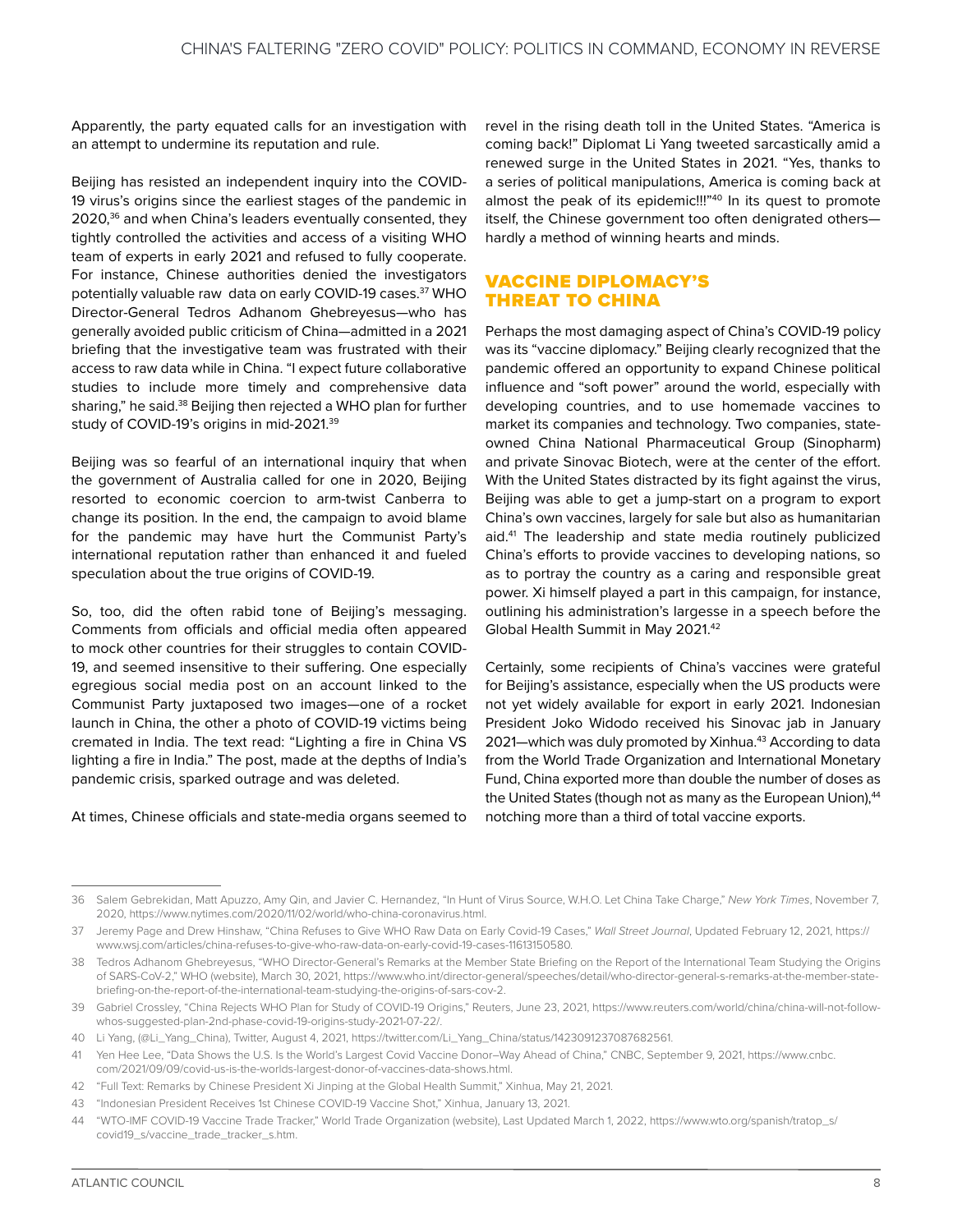Yet the achievement was marred by a lack of transparency and outdated technology. Studies have suggested that China's vaccines are somewhat less effective than their Western competitors (especially if not boosted). One recent study by two Hong Kong universities made the claim that even three doses of the Sinovac vaccine do not provide adequate protective antibodies against the Omicron variant.45 Chinese firms used an older method to develop their vaccines and did not have the capability to match the more advanced mRNA technology of Pfizer/BioNTech and Moderna products. In the end, Beijing's attempt to show off its technological prowess instead revealed it still lags behind that of the major advanced economies.

The most problematic consequence of China's "vaccine diplomacy," however, threatens China's own people. The Chinese government chose to vaccinate its citizens with only Chinese vaccines. That may have left China more vulnerable to outbreaks, especially of the new variants.

Beijing did have other options. Another Chinese firm, Fosun Pharmaceutical, reached an agreement with BioNTech to form a joint venture to supply the latter's mRNA vaccine in China from a Chinese factory with the capacity to produce one billion doses a year, but Chinese regulators never approved the vaccine for use in China. (Beijing has not sanctioned any foreign vaccines for domestic distribution.) Vaccines, of course, are not a simple solution to the COVID-19 problem, but if China's large population was better vaccinated, it would likely offer the leadership more flexibility in adjusting the zero-COVID policy. Without that, it is it all but impossible to reopen China's borders to freer international travel as long as COVID-19 continues to rampage worldwide—and complicates efforts

to balance zero-COVID control measures with the need to bolster slowing economic growth. It also makes it challenging for Beijing to find an exit route from the policy without risking a major public health crisis.

In an ironic twist, the Communist Party's desire to promote itself on the world stage has come back to haunt it at home. From the start, China's leaders viewed the pandemic in geopolitical terms and sought to capitalize on what they perceived to be a moment of weakness in the United States to score points in its intensifying global competition with Washington. Instead, while much of the rest of the world is learning to live with COVID-19 and other nations protect people through vaccines and advanced treatments, Beijing is badly behind the curve, still locking down cities and maniacally tracking cases as it was two years earlier. Rather than a leader, China has become the laggard.

The Chinese leadership and its supporters believe that the United States was willing to sacrifice hundreds of thousands of lives to an ideological commitment to freedom, or the definition of it to which some Americans adhere. They like to contrast the US approach to their own by claiming they base decisions on science. Yet China's leaders made many key choices for political reasons and based on ideological precepts—most critically, the vaccine program, driven by Xi's desire for self-reliance and the demands of competition with the United States. These decisions are having serious consequences for China's current and future approach to COVID-19. The government must find a new course as the economy and society strain under the weight of pandemic restrictions, but it has left itself limited room to respond to changing circumstances.

<sup>45</sup> Martina E. McMenamin, et. al., "Vaccine Effectiveness of Two and Three Doses of BNT16262 and CoronaVac against COVID-19 in Hong Kong," [https://www.](https://www.medrxiv.org/content/10.1101/2022.03.22.22272769v1.full-text) [medrxiv.org/content/10.1101/2022.03.22.22272769v1.full-text](https://www.medrxiv.org/content/10.1101/2022.03.22.22272769v1.full-text). University of Hong Kong media statement on results of joint study, Dec. 23, 2021, [https://www.](https://www.hku.hk/press/press-releases/detail/23804.html) [hku.hk/press/press-releases/detail/23804.html.](https://www.hku.hk/press/press-releases/detail/23804.html) Samuel M.S. Cheng, et. al., "Neutralizing Antibodies against the SARS-CoV-2 Omicron Variant BA.1 Following Homologous and Heterologous CoronaVac or BNT162b2 Vaccination," [https://www.nature.com/articles/s41591-022-01704-7,](https://www.nature.com/articles/s41591-022-01704-7) Nature Medicine, Jan. 20, 2022.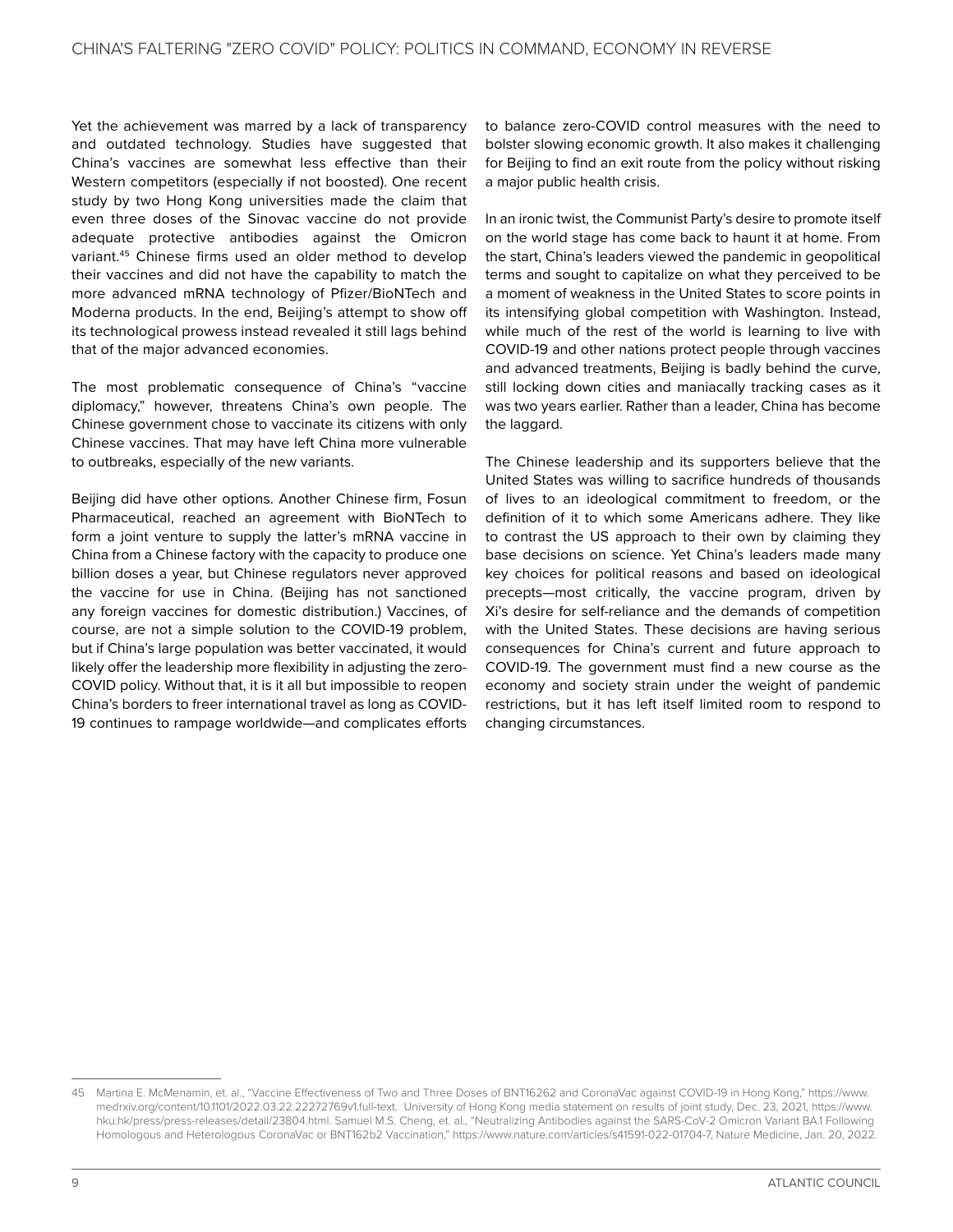# <span id="page-14-0"></span>Economics in a Time of Zero Covid

The Chinese economy appeared to rebound smoothly<br>from nationwide shutdowns during the early stages<br>of the COVID-19 pandemic. As the virus spread from<br>Wuhan through Europe. North America, and the rest of the from nationwide shutdowns during the early stages of the COVID-19 pandemic. As the virus spread from Wuhan through Europe, North America, and the rest of the world, China's industrial sector returned to full output and supplied record amounts of exports to a world desperate for the protective gear and stay-at-home products that helped many people weather the pandemic.

. . . . . . . . . . . . . . . .

China's growth in 2020 slowed to only 2.2 percent—largely reflecting the impact of the first-quarter lockdowns—but it roared back later in the year and into 2021. GDP in 2021 expanded about 8 percent, with exports surpassing \$3.3 trillion, including a single-month record in December 2021 of \$340.5 billion.<sup>46</sup> However, domestic consumption—which has been identified by the government as a crucial driver of growth and the key to a rebalancing of the economy away from its export-driven model—never really recovered its pre-pandemic vitality as households tightened their purse strings and small businesses suffered. The pandemic was one reason for this disparity in economic performance, but there were other forces at play.

Nonetheless, the headline numbers provided plenty of reason for Beijing's propagandists to proclaim the superiority of the country's tough pandemic response. "Protecting lives will always be a priority, and it is acceptable that the economy is

sacrificed more or less when necessary," declared researcher Lu Xiang of the Chinese Academy of Social Sciences in an article that echoed a common government refrain. "After all, the economy can bounce back, but can life?"47

. . . . . . . . .

Indeed, as the Delta variant began to seep through China's tightly sealed borders last year, the zero-COVID policy was imposed with increasing frequency. Lockdowns hit important cities like Xi'an and Tianjin, disrupting semiconductor and automobile production.<sup>48</sup> Global supply chains that run through some of the world's largest container ports like Ningbo and Shenzhen were hit by delays that sparked sharp increases in shipping costs.<sup>49</sup>

This year, however, it was Omicron's complete shutdown of Shanghai, Shenzhen, and Dongguan in Guangdong province, and auto production center Changchun in the northeast that truly drove home the reality that the zero-COVID policy had failed to protect the Chinese people. For the first time since 2020, China publicly recorded COVID-19 deaths.<sup>50</sup>

The damage to the economy quickly mounted. By one estimate, Shanghai represents 3.8 percent of China's GDP and one-fifth of the country's trade. Guangdong accounted for nearly one-quarter of total exports in 2021. Shanghai and Shenzhen together are the beating heart of China's financial markets.51

<sup>46</sup> Regarding economic growth, the Chinese government announced 2021 growth at 8.1 percent, while the International Monetary Fund (IMF) estimated China's growth at 7.9 percent. See Jonathan Cheng, "China GDP Grew 8.1% in 2021, though Momentum Slowed in Fourth Quarter," *Wall Street Journal*, January 16, 2022, [https://www.wsj.com/articles/china-gdp-grew-8-1-in-2021-though-momentum-slowed-in-fourth-quarter-11642386349;](https://www.wsj.com/articles/china-gdp-grew-8-1-in-2021-though-momentum-slowed-in-fourth-quarter-11642386349) IMF, "People's Republic of China, Staff Report for the 2021 Article IV Consultation," Country Report (hereafter referred to as China AIV), January 28, 2022, 52, [https://www.imf.org/en/](https://www.imf.org/en/Publications/CR/Issues/2022/01/26/Peoples-Republic-of-China-2021-Article-IV-Consultation-Press-Release-Staff-Report-and-512248) [Publications/CR/Issues/2022/01/26/Peoples-Republic-of-China-2021-Article-IV-Consultation-Press-Release-Staff-Report-and-512248](https://www.imf.org/en/Publications/CR/Issues/2022/01/26/Peoples-Republic-of-China-2021-Article-IV-Consultation-Press-Release-Staff-Report-and-512248); and for 2021 exports, see "China's Trade Surplus Hit a Record \$676 Billion in 2021," Bloomberg, January 13, 2022, [https://www.bloomberg.com/news/articles/2022-01-14/china](https://www.bloomberg.com/news/articles/2022-01-14/china-posts-record-trade-surplus-in-2021-on-soaring-exports?sref=E0nAM78N)[posts-record-trade-surplus-in-2021-on-soaring-exports?sref=E0nAM78N](https://www.bloomberg.com/news/articles/2022-01-14/china-posts-record-trade-surplus-in-2021-on-soaring-exports?sref=E0nAM78N).

<sup>47</sup> Lu Xiang, "More Negative Impact without Zero-COVID Policy," Global Times, January 23, 2022, [https://www.globaltimes.cn/page/202201/1246671.shtml.](https://www.globaltimes.cn/page/202201/1246671.shtml)

<sup>48</sup> For the impact on semiconductor production, see Joyce Lee and Manya Saini, "Samsung, Micron Warn Xian Shutdown May Disrupt Memory Chip Manufacturing," Reuters, December 30, 2021,<https://www.reuters.com/world/china/micron-warns-dram-chip-delays-due-chinas-xian-lockdown-2021-12-29/>; and for the impact on automobile production, see "VW Is Latest Automaker Ensnared by Chinese Covid Plant Shutdowns," Bloomberg, January 13, 2022, [https://www.bloomberg.com/news/articles/2022-01-14/vw-shutters-factory-as-automakers-caught-in-china-covid-outbreak?sref=E0nAM78N.](https://www.bloomberg.com/news/articles/2022-01-14/vw-shutters-factory-as-automakers-caught-in-china-covid-outbreak?sref=E0nAM78N)

<sup>49</sup> "One of China's Busiest Ports Jammed by Covid, Ship Delays," Bloomberg, January 20, 2022, [https://www.bloomberg.com/news/articles/2022-01-20/ship](https://www.bloomberg.com/news/articles/2022-01-20/ship-arrivals-to-shenzhen-s-yantian-port-delayed-by-a-week?sref=E0nAM78N)[arrivals-to-shenzhen-s-yantian-port-delayed-by-a-week?sref=E0nAM78N;](https://www.bloomberg.com/news/articles/2022-01-20/ship-arrivals-to-shenzhen-s-yantian-port-delayed-by-a-week?sref=E0nAM78N) and Weizhen Tan, "No Respite for China's Stressed Out Supply Chains as Covid-Zero and New Year Holidays Take Toll," CNBC, January 23, 2022, [https://www.cnbc.com/2022/01/24/china-zero-covid-lockdowns-cny-holiday-impact-supply](https://www.cnbc.com/2022/01/24/china-zero-covid-lockdowns-cny-holiday-impact-supply-chains-ports.html)[chains-ports.html.](https://www.cnbc.com/2022/01/24/china-zero-covid-lockdowns-cny-holiday-impact-supply-chains-ports.html)

<sup>50</sup> "China Reports First COVID Deaths in More than a Year," Reuters, March 20, 2022, [https://www.reuters.com/business/healthcare-pharmaceuticals/china](https://www.reuters.com/business/healthcare-pharmaceuticals/china-reports-first-covid-deaths-over-year-2022-03-19/)[reports-first-covid-deaths-over-year-2022-03-19/.](https://www.reuters.com/business/healthcare-pharmaceuticals/china-reports-first-covid-deaths-over-year-2022-03-19/)

<sup>51</sup> "China's Covid Lockdowns Could Threaten Half of Economy," Bloomberg, March 14, 2022, [https://www.bloomberg.com/news/articles/2022-03-14/](https://www.bloomberg.com/news/articles/2022-03-14/china-s-covid-lockdowns-could-threaten-half-of-economy?sref=E0nAM78N) [china-s-covid-lockdowns-could-threaten-half-of-economy?sref=E0nAM78N;](https://www.bloomberg.com/news/articles/2022-03-14/china-s-covid-lockdowns-could-threaten-half-of-economy?sref=E0nAM78N) and "Next China: A Lockdown Shocks Shanghai," Bloomberg, April 1, 2022, [https://www.bloomberg.com/news/newsletters/2022-04-01/next-china-a-lockdown-shocks-shanghai?cmpid=BBD040122\\_CN&utm\\_medium=email&utm\\_](https://www.bloomberg.com/news/newsletters/2022-04-01/next-china-a-lockdown-shocks-shanghai?cmpid=BBD040122_CN&utm_medium=email&utm_source=newsletter&utm_term=220401&utm_campaign=china&sref=E0nAM78N) [source=newsletter&utm\\_term=220401&utm\\_campaign=china&sref=E0nAM78N](https://www.bloomberg.com/news/newsletters/2022-04-01/next-china-a-lockdown-shocks-shanghai?cmpid=BBD040122_CN&utm_medium=email&utm_source=newsletter&utm_term=220401&utm_campaign=china&sref=E0nAM78N).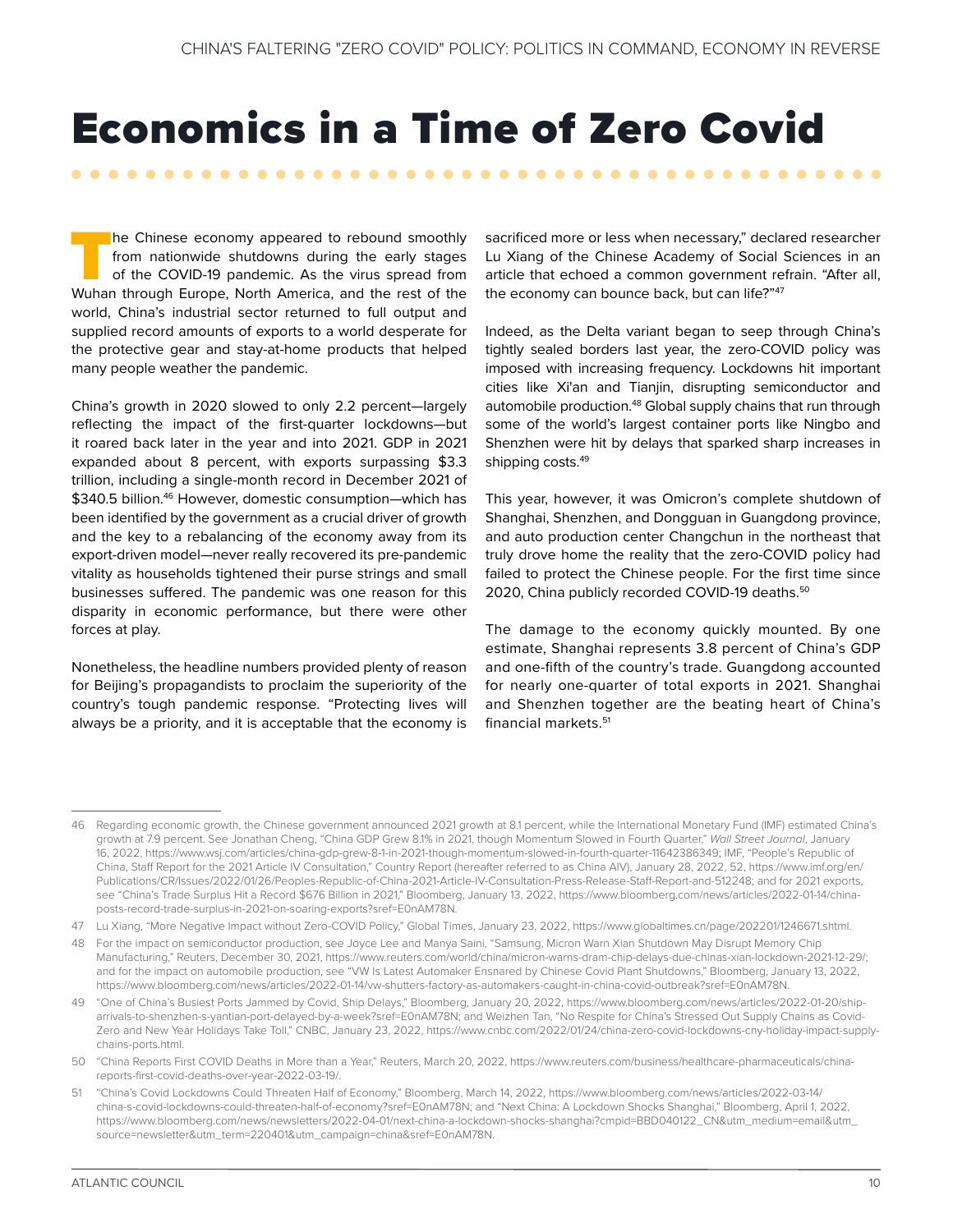#### <span id="page-15-0"></span>CONSUMPTIVE CONSUMPTION

The reality is that even before the Omicron outbreaks, China's export surge has masked serious economic weaknesses that became increasingly evident during the second half of 2021, many of them the direct result of the country's strict response to COVID-19.52 Travel and tourism plummeted, and retail sales and household spending on restaurants, tourism, and other forms of entertainment all fell. Even though many Chinese returned to public spaces after the early lockdowns, the ailing sectors of the economy did not experience the same return to strong growth experienced by manufacturing.

Numbers compiled by the Rhodium Group highlight this slowdown: compounded growth of per capita consumption has declined to 5.8 percent during the two years of the pandemic compared with an average of 8.4 percent in the period leading up to 2020. Rhodium points to significant declines in consumption beginning in the third quarter of 2021.53

The first quarter of 2022 brought more bad news. While the economy expanded 4.8 percent, retail sales posted the worst contraction since COVID-19's 2020 emergence in Wuhan. The latest outbreaks and lockdowns likely will reverberate through the economy as the year continues.<sup>54</sup> In mid-March, Goldman Sachs estimated that regions facing COVID-19 restrictions represented more than 30 percent of China's GDP, and that was before the April outbreaks.<sup>55</sup>

China's small businesses appear to be bearing the brunt of the downturn. One analysis of business registration data reported that only 1.3 million new small businesses registered in the first eleven months of 2021, while 4.4 million small businesses deregistered. In 2020, 6.1 million new businesses registered and 4.5 million deregistered.<sup>56</sup>

This is important because small and medium businesses represented about 80 percent of China's urban jobs in 2013 overwhelmingly in the service sector.<sup>57</sup> Notably, employment in that sector grew more slowly than in the industrial sector last year for the first time since 2012.58 Nationwide unemployment has been on the rise, with young job seekers facing a particularly difficult job market.59

Nor has China's industrial juggernaut been immune from the steadily deepening downturn. The Caixin/Markit Manufacturing Purchasing Managers' Index for January showed that factory activity recorded the sharpest contraction since the early months of the pandemic, although it returned to growth the next month. The measure for new export orders contracted for eight straight months through March—a trend that partly reflects reduced foreign demand for pandemicrelated products.60

The IMF warned about the likely continued impact of the pandemic in its most recent report on the Chinese economy: "The pandemic will continue to impede the recovery of consumption especially services—before loosening its grip in 2023, which will require a combination of more efficacious vaccines and relaxation in the zero-tolerance strategy toward the virus" (italics added).<sup>61</sup> The IMF forecasts that China's economy will grow 4.4 percent in 2022, significantly below Beijing's declared target at the March meeting of the National People's Congress of "around 5.5 percent."62 The IMF number, which is a downgrade from its

<sup>52</sup> Atlantic Council GeoEconomics Center and Rhodium Group, "China Pathfinder: Q4 2021 Update," Atlantic Council, Issue Brief, January 31, 2022, [https://www.](https://www.atlanticcouncil.org/in-depth-research-reports/issue-brief/china-pathfinder-q4-2021-update/) [atlanticcouncil.org/in-depth-research-reports/issue-brief/china-pathfinder-q4-2021-update/](https://www.atlanticcouncil.org/in-depth-research-reports/issue-brief/china-pathfinder-q4-2021-update/).

<sup>53</sup> Logan Wright and Agatha Kratz, "The Gravity of Zero," Rhodium Group, January 21, 2022.

<sup>54</sup> "Kevin Yao and Stella Qiu "China Q1 GDP Tops Forecast, but March Weakness Raises Outlook Risks," Reuters, April 18, 2022, [https://www.reuters.com/world/](https://www.reuters.com/world/china/chinas-q1-gdp-expands-48-yy-better-than-fcast-risks-outlook-abound-2022-04-18/) [china/chinas-q1-gdp-expands-48-yy-better-than-fcast-risks-outlook-abound-2022-04-18/](https://www.reuters.com/world/china/chinas-q1-gdp-expands-48-yy-better-than-fcast-risks-outlook-abound-2022-04-18/).

<sup>55</sup> Malcolm Scott, "China's Consumer Woes," Bloomberg, March 24, 2022, [https://www.bloomberg.com/news/newsletters/2022-03-24/what-s-happening](https://www.bloomberg.com/news/newsletters/2022-03-24/what-s-happening-in-the-world-economy-china-s-consumer-woes?cmpid=BBD032422_NEF&utm_medium=email&utm_source=newsletter&utm_term=220324&utm_campaign=nef&sref=E0nAM78N)[in-the-world-economy-china-s-consumer-woes?cmpid=BBD032422\\_NEF&utm\\_medium=email&utm\\_source=newsletter&utm\\_term=220324&utm\\_](https://www.bloomberg.com/news/newsletters/2022-03-24/what-s-happening-in-the-world-economy-china-s-consumer-woes?cmpid=BBD032422_NEF&utm_medium=email&utm_source=newsletter&utm_term=220324&utm_campaign=nef&sref=E0nAM78N) [campaign=nef&sref=E0nAM78N](https://www.bloomberg.com/news/newsletters/2022-03-24/what-s-happening-in-the-world-economy-china-s-consumer-woes?cmpid=BBD032422_NEF&utm_medium=email&utm_source=newsletter&utm_term=220324&utm_campaign=nef&sref=E0nAM78N).

<sup>56</sup> Ji Siqi, "China's Smallest Firms Failing at Historic Pace as 4.37 Million Close Up Shop and Registrations Plummet," *South China Morning Post*, December 30, 2021,<https://www.scmp.com/economy/china-economy/article/3161554/chinas-smallest-firms-failing-historic-pace-437-million-close>.

<sup>57</sup> Organisation for Economic Co-operation and Development, *Financing SMEs and Entrepreneurs 2016*, OECD, Annual Report, April 14, 2016, [https://www.](https://www.oecd-ilibrary.org/sites/fin_sme_ent-2016-12-en/index.html?itemId=/content/component/fin_sme_ent-2016-12-en) [oecd-ilibrary.org/sites/fin\\_sme\\_ent-2016-12-en/index.html?itemId=/content/component/fin\\_sme\\_ent-2016-12-en.](https://www.oecd-ilibrary.org/sites/fin_sme_ent-2016-12-en/index.html?itemId=/content/component/fin_sme_ent-2016-12-en)

<sup>58</sup> IMF, China AIV, 8.

<sup>59</sup> "Unemployment on the Rise in China as Covid Takes Its Toll," *Standard*, March 15, 2022, [https://www.thestandard.com.hk/breaking-news/section/3/188130/](https://www.thestandard.com.hk/breaking-news/section/3/188130/Unemployment-on-the-rise-in-China-as-Covid-takes-its-toll%C2%A0) [Unemployment-on-the-rise-in-China-as-Covid-takes-its-toll%C2%A0](https://www.thestandard.com.hk/breaking-news/section/3/188130/Unemployment-on-the-rise-in-China-as-Covid-takes-its-toll%C2%A0).

<sup>60</sup> Regarding the January contraction, see "China's Jan Factory Activity Contracts as COVID Lockdowns Bit—Caixin PMI," Reuters, January 29, 2022, [https://](https://www.reuters.com/markets/europe/chinas-jan-factory-activity-contracts-covid-lockdowns-bite-caixin-pmi-2022-01-30/) [www.reuters.com/markets/europe/chinas-jan-factory-activity-contracts-covid-lockdowns-bite-caixin-pmi-2022-01-30/](https://www.reuters.com/markets/europe/chinas-jan-factory-activity-contracts-covid-lockdowns-bite-caixin-pmi-2022-01-30/); for February growth and export orders, see "China's Caixin Manufacturing PMI Signals Slight Improvement in February," Dow Jones Newswires, February 28, 2022, [https://www.marketwatch.](https://www.marketwatch.com/story/china-caixin-manufacturing-pmi-signals-slight-improvement-in-february-271646100514) [com/story/china-caixin-manufacturing-pmi-signals-slight-improvement-in-february-271646100514;](https://www.marketwatch.com/story/china-caixin-manufacturing-pmi-signals-slight-improvement-in-february-271646100514) for March export orders, see Jonathan Cheng, "Covid-19 Outbreaks Slow Factory Activity in China," *Wall Street Journal*, March 31, 2022, [https://www.wsj.com/articles/covid-19-outbreaks-slow-factory-activity-in](https://www.wsj.com/articles/covid-19-outbreaks-slow-factory-activity-in-china-11648712023)[china-11648712023](https://www.wsj.com/articles/covid-19-outbreaks-slow-factory-activity-in-china-11648712023).

<sup>61</sup> IMF, China AIV, 13.

<sup>62</sup> IMF, WEO, 6; Evelyn Cheng, "China Sets GDP Target of 'Around 5.5%' for 2022," CNBC, March 4, 2022, [https://www.cnbc.com/2022/03/05/china-on-deck](https://www.cnbc.com/2022/03/05/china-on-deck-to-reveal-its-2022-gdp-target.html)[to-reveal-its-2022-gdp-target.html](https://www.cnbc.com/2022/03/05/china-on-deck-to-reveal-its-2022-gdp-target.html).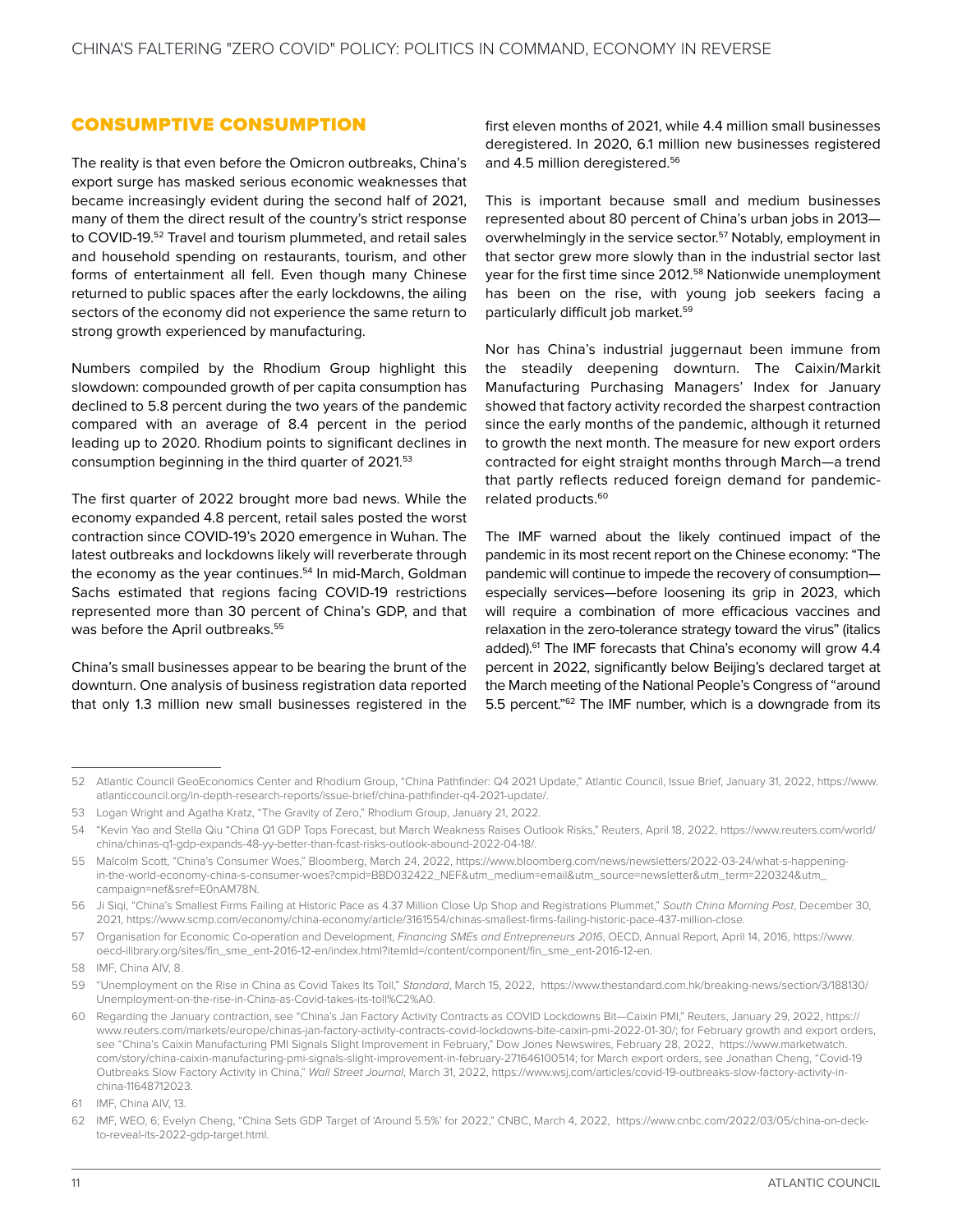<span id="page-16-0"></span>January 2022 forecast of 4.8 percent growth, is attributed, in part, to the impact of zero COVID.<sup>63</sup>

#### PROPERTY DOWNTURN: FROST ON SNOW

The causes of China's slowdown—and the reasons for worry about the economy—run much deeper than the pandemic.

Most importantly, China's property sector is facing a complicated and deepening crisis that has sharply reduced real estate investment, home purchases and housing prices, and construction activity. The downturn has caused several developers to default on dollar-denominated bonds and renminbi obligations, which has only made matters worse. The situation poses a threat to the balance sheets of many local governments and has contributed to the drop in consumer confidence and spending. The succession of shocks—property crisis and COVID-19 restrictions—is best described by the Chinese idiom: to add frost to snow (雪上加霜).

Property investment in China has been one of the world's greatest one-way investment bets over the past generation. Hundreds of millions of Chinese have become homeowners, leading to the concentration of 70 percent of urban wealth in real estate.<sup>64</sup> More than 25 percent of China's GDP is generated by the real estate sector and construction industry. The IMF estimates that "about a quarter of both total fixed investment and bank lending went to property" during the five years before the pandemic.<sup>65</sup>

Developers have taken on vast amounts of debt even as local governments have come to depend on revenue from land sales to them in order to finance essential services. Nonbank financial institutions and so-called local government funding vehicles (LGFV)—the same local governments that sell the land—also have heavy exposure to property investment. To make matters worse, about one-third of home purchases involve presales that builders use to finance construction, turning homeowners into creditors and immensely complicating developers' balance sheets.<sup>66</sup>

This massive buildup of debt—the troubled China Evergrande Group amassed over \$300 billion of liabilities before defaulting on dollar debt in 2021—presents a serious risk to China's economic and financial stability.<sup>67</sup> Notably, it was Beijing's effort to contain those risks that precipitated the downturn that swept across the property sector in 2021. Among the official actions were restrictions on mortgage lending in major cities, and a sharp tightening of controls on lending to developers that created the so-called three red lines, which sparked a severe, industry-wide credit squeeze.<sup>68</sup> By the end of 2021, Fitch Ratings reported, ten Chinese property developers had defaulted on dollar-denominated bonds issued abroad, and in assessing the risks facing the country, Fitch singled out the vulnerability of LGFVs.<sup>69</sup>

The government effort to rein in the real estate sector which it is relaxing<sup>70</sup>—has had predictable consequences. The country's one hundred largest property companies have reported sharp falls in sales: down 39.6 percent on a

<sup>63</sup> For the earlier IMF forecast, see IMF, "World Economic Outlook Update," January 2022, 3, [https://www.imf.org/en/Publications/WEO/Issues/2022/01/25/](https://www.imf.org/en/Publications/WEO/Issues/2022/01/25/world-economic-outlook-update-january-2022) [world-economic-outlook-update-january-2022](https://www.imf.org/en/Publications/WEO/Issues/2022/01/25/world-economic-outlook-update-january-2022). For the impact of zero-COVID in the latest forecast, see IMF, WEO, 3.

<sup>64</sup> "Xi Reshapes China's Property Market Paving Way for State Dominance," Bloomberg, January 13, 2022, [https://www.bloomberg.com/news/](https://www.bloomberg.com/news/articles/2022-01-13/china-s-property-market-is-set-for-state-dominated-age-of-rust?sref=E0nAM78N) [articles/2022-01-13/china-s-property-market-is-set-for-state-dominated-age-of-rust?sref=E0nAM78N](https://www.bloomberg.com/news/articles/2022-01-13/china-s-property-market-is-set-for-state-dominated-age-of-rust?sref=E0nAM78N).

<sup>65</sup> IMF, China AIV, 36-37.

<sup>66</sup> For LGFV debt exposure, see Shuli Ren, "China's Local Governments Are at Risk of a Puerto Rico Moment," *Bloomberg Businessweek*, January 31, 2022, [https://www.bloomberg.com/news/articles/2022-01-31/china-s-local-governments-risk-collapse-due-to-slow-economy-real-estate-slump?sref=E0nAM78N;](https://www.bloomberg.com/news/articles/2022-01-31/china-s-local-governments-risk-collapse-due-to-slow-economy-real-estate-slump?sref=E0nAM78N) and for home purchase presales, see IMF, AIV, 37.

<sup>67</sup> Rebecca Chong Wilkins, "Evergrande Declared in Default as Huge Restructuring Looms," Bloomberg, December 9, 2021, [https://www.bloomberg.com/news/](https://www.bloomberg.com/news/articles/2021-12-09/evergrande-defaults-for-first-time-as-china-debt-strains-spread?sref=E0nAM78N) [articles/2021-12-09/evergrande-defaults-for-first-time-as-china-debt-strains-spread?sref=E0nAM78N](https://www.bloomberg.com/news/articles/2021-12-09/evergrande-defaults-for-first-time-as-china-debt-strains-spread?sref=E0nAM78N)\.

<sup>68</sup> Andy Lin, Thomas Hale, and Hudson Lockett, "Half of China's Top Developers Crossed Beijing's Red Lines," *Financial Times*, October 8, 2021, [https://www.](https://www.ft.com/content/d5803d64-5cc5-46f0-bed0-1bc207440f9c) [ft.com/content/d5803d64-5cc5-46f0-bed0-1bc207440f9c.](https://www.ft.com/content/d5803d64-5cc5-46f0-bed0-1bc207440f9c)

<sup>69</sup> "China Corporate Bond Default Rate Set to Rise in 2022," Fitch Ratings, January 27, 2022, [https://www.fitchratings.com/research/corporate-finance/china](https://www.fitchratings.com/research/corporate-finance/china-corporate-bond-default-rate-set-to-rise-in-2022-27-01-2022)[corporate-bond-default-rate-set-to-rise-in-2022-27-01-2022.](https://www.fitchratings.com/research/corporate-finance/china-corporate-bond-default-rate-set-to-rise-in-2022-27-01-2022)

<sup>70</sup> Reuters, "China Plans to Relax 'Three Red Lines' to Encourage State-Led Property M&A: REDD," January 6, 2022, [https://www.reuters.com/markets/deals/](https://www.reuters.com/markets/deals/china-plans-relax-three-red-lines-encourage-state-led-property-ma-redd-2022-01-07/) [china-plans-relax-three-red-lines-encourage-state-led-property-ma-redd-2022-01-07/](https://www.reuters.com/markets/deals/china-plans-relax-three-red-lines-encourage-state-led-property-ma-redd-2022-01-07/).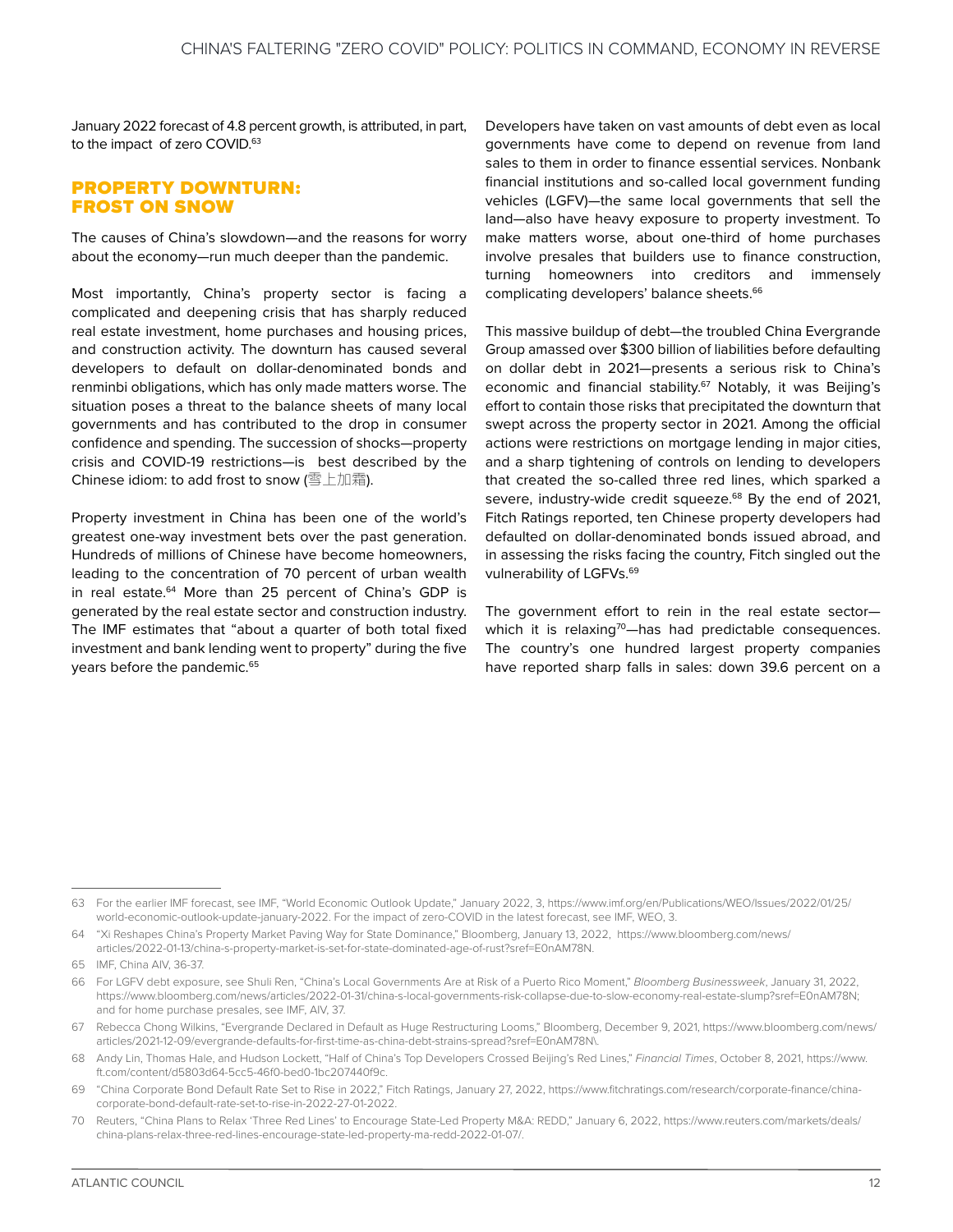<span id="page-17-0"></span>year-to-year basis in January after falling 35.2 percent the month before. Construction output in the final quarter of 2021 dropped 2.1 percent, while the real estate sector fell 2.9 percent. In February 2022, prices fell for both new and older homes in seventy major cities, and the total value of new mortgages declined for the first time since 2007.71

In March, with COVID-19 lockdowns and other restrictions wreaking new havoc on the real estate industry, new home sales dropped 29 percent.<sup>72</sup> Meanwhile, the IMF reports that developers' stock of presold, but unfinished, housing is nearly equivalent to the total number of homes completed since 2015.73 The widening ripple effects of the property downturn is only adding to the loss of confidence that consumers and businesses are feeling from the pandemic.

#### THE POLICY TOOLBOX: HALF FULL OR HALF EMPTY?

The risks from the combination of zero-COVID policies and the property downturn are evident. Demand across several sectors of the economy is in danger of contracting further, unemployment could continue to rise (especially affecting the tens of millions of migrant workers who depend on construction and gig economy jobs), and the financial sector could come under stress as property companies struggle. The government's longstanding effort to rebalance the economy away from investment and manufacturing, and toward consumption could falter even more.

Slower growth will also strain government resources, especially at the local level where officials have been saddled by Beijing with many new responsibilities over the past year. For example, under the zero-COVID policy they are expected to assume the cost of testing, surveillance, contract tracing, and quarantines.<sup>74</sup>

In addition, Xi's policies intended to reduce inequalities in income and social services put the onus on local authorities to provide increased spending on education, health, housing, and other social services.<sup>75</sup> That also doesn't take into account the potential impact of problems with LGFVs, whose total debt is estimated at between 39 trillion and 53 trillion renminbi (\$6.13 trillion to \$8.33 trillion). Local governments recently have been using LGFVs to buy land at auctions when private bidders have stayed away.76

The government's actions in the face of these threats have at times suggested complacency. It was noteworthy, for example, that even as the economy faced the unprecedented challenges of pandemic and property downturn, Beijing chose to launch a heavy-handed campaign aimed at reining in the country's largest private-sector companies. The government used fines and bans for previously ignored regulatory transgressions to target e-commerce and tech platform conglomerates that are major employers and sources of business dynamism. The campaign has had a severe impact on business confidence and financial markets.77

In its "report card" on the Chinese economy released in February, the IMF said of the government policies: "The multitude, timing, seemingly uncoordinated, and discretionary nature of these [regulatory] interventions, [are] viewed by market participants as undercutting the role of private enterprises and has led to heightened policy uncertainty and financial market volatility. The lack of a clear, coordinated, and well-communicated policy response to financial stress faced by large property developers, following efforts aimed at reducing leverage in the real estate sector, has added to the uncertainty." This is blunt language for an institution normally known for gentle criticism in its economic assessments of individual countries.78

<sup>71</sup> For the impact on the property and construction sectors, see "China's Surprise Growth Spurt Likely Short-Lived as Covid Spikes," Bloomberg, March 14, 2022, [https://www.bloomberg.com/news/articles/2022-03-15/china-s-economy-starts-year-strongly-as-covid-and-war-risks-loom?sref=E0nAM78N;](https://www.bloomberg.com/news/articles/2022-03-15/china-s-economy-starts-year-strongly-as-covid-and-war-risks-loom?sref=E0nAM78N) "China Will Not Expand Its Property Tax Trial This Year," Bloomberg, March 16, 2022, [https://www.bloomberg.com/news/articles/2022-03-16/china-will-not-expand](https://www.bloomberg.com/news/articles/2022-03-16/china-will-not-expand-its-property-tax-trial-this-year-l0tex2zh?sref=E0nAM78N)[its-property-tax-trial-this-year-l0tex2zh?sref=E0nAM78N](https://www.bloomberg.com/news/articles/2022-03-16/china-will-not-expand-its-property-tax-trial-this-year-l0tex2zh?sref=E0nAM78N); and "China Credit Growth Slows More than Expected Despite Easing," Bloomberg, March 11, 2022, [https://www.bloomberg.com/news/articles/2022-03-11/china-s-credit-expansion-slows-in-seasonally-weak-month?sref=E0nAM78N.](https://www.bloomberg.com/news/articles/2022-03-11/china-s-credit-expansion-slows-in-seasonally-weak-month?sref=E0nAM78N)

<sup>72</sup> COVID Hammers China's Developers by Depriving Them of Cash Flow," Bloomberg, April 18, 2022, [https://www.bloomberg.com/news/articles/2022-04-18/](https://www.bloomberg.com/news/articles/2022-04-18/covid-hammers-china-s-developers-by-starving-them-of-cash-flow?cmpid=BBD041822_MKT&utm_medium=email&utm_source=newsletter&utm_term=220418&utm_campaign=marketsasia&sref=E0nAM78N) [covid-hammers-china-s-developers-by-starving-them-of-cash-flow?cmpid=BBD041822\\_MKT&utm\\_medium=email&utm\\_source=newsletter&utm\\_](https://www.bloomberg.com/news/articles/2022-04-18/covid-hammers-china-s-developers-by-starving-them-of-cash-flow?cmpid=BBD041822_MKT&utm_medium=email&utm_source=newsletter&utm_term=220418&utm_campaign=marketsasia&sref=E0nAM78N) [term=220418&utm\\_campaign=marketsasia&sref=E0nAM78N.](https://www.bloomberg.com/news/articles/2022-04-18/covid-hammers-china-s-developers-by-starving-them-of-cash-flow?cmpid=BBD041822_MKT&utm_medium=email&utm_source=newsletter&utm_term=220418&utm_campaign=marketsasia&sref=E0nAM78N)

<sup>73</sup> IMF, *Global Financial Stability Report*, April 2022, 29, <https://www.imf.org/en/Publications/GFSR/Issues/2022/04/19/global-financial-stability-report-april-2022>.

<sup>74</sup> Amy Qin and Keith Bradsher, "Omicron Deepens Uncertainty Surrounding Beijing Olympics," New York Times, January 12, 2022, [https://www.nytimes.](https://www.nytimes.com/2022/01/12/world/asia/beijing-olympics-covid.htm) [com/2022/01/12/world/asia/beijing-olympics-covid.htm](https://www.nytimes.com/2022/01/12/world/asia/beijing-olympics-covid.htm); and Yanzhong Huang, "China's Immunity Gap," Foreign Policy, January 26, 2022, [https://www.](https://www.foreignaffairs.com/articles/china/2022-01-26/chinas-immunity-gap) [foreignaffairs.com/articles/china/2022-01-26/chinas-immunity-gap](https://www.foreignaffairs.com/articles/china/2022-01-26/chinas-immunity-gap).

<sup>75</sup> Jonathan Cheng, "China's 'Common Prosperity' to Squeeze Cash-Strapped Local Governments," Wall Street Journal, January 25, 2022, [https://www.wsj.com/](https://www.wsj.com/articles/chinas-common-prosperity-to-squeeze-cash-strapped-local-governments-11643115843) [articles/chinas-common-prosperity-to-squeeze-cash-strapped-local-governments-11643115843](https://www.wsj.com/articles/chinas-common-prosperity-to-squeeze-cash-strapped-local-governments-11643115843).

<sup>76</sup> "Property Crisis Means Chinese Cities Sell Land to Themselves," Bloomberg, January 25, 2022, [https://www.bloomberg.com/news/articles/2022-01-25/](https://www.bloomberg.com/news/articles/2022-01-25/shadowy-china-firms-spend-billions-on-land-shunned-by-developers?sref=E0nAM78N) [shadowy-china-firms-spend-billions-on-land-shunned-by-developers?sref=E0nAM78N](https://www.bloomberg.com/news/articles/2022-01-25/shadowy-china-firms-spend-billions-on-land-shunned-by-developers?sref=E0nAM78N).

Jeremy Mark, "Evergrande's Place in China's House of Cards," Atlantic Council, September 21, 2021, [https://www.atlanticcouncil.org/blogs/new-atlanticist/](https://www.atlanticcouncil.org/blogs/new-atlanticist/evergrandes-place-in-chinas-house-of-cards) [evergrandes-place-in-chinas-house-of-cards;](https://www.atlanticcouncil.org/blogs/new-atlanticist/evergrandes-place-in-chinas-house-of-cards) and Li Yuan, "As Beijing Takes Control, Chinese Tech Companies Lose Jobs and Hope," New York Times, January 5, 2022,

<https://www.nytimes.com/2022/01/05/technology/china-tech-internet-crackdown-layoffs.html>.

<sup>78</sup> IMF, China AIV, 4.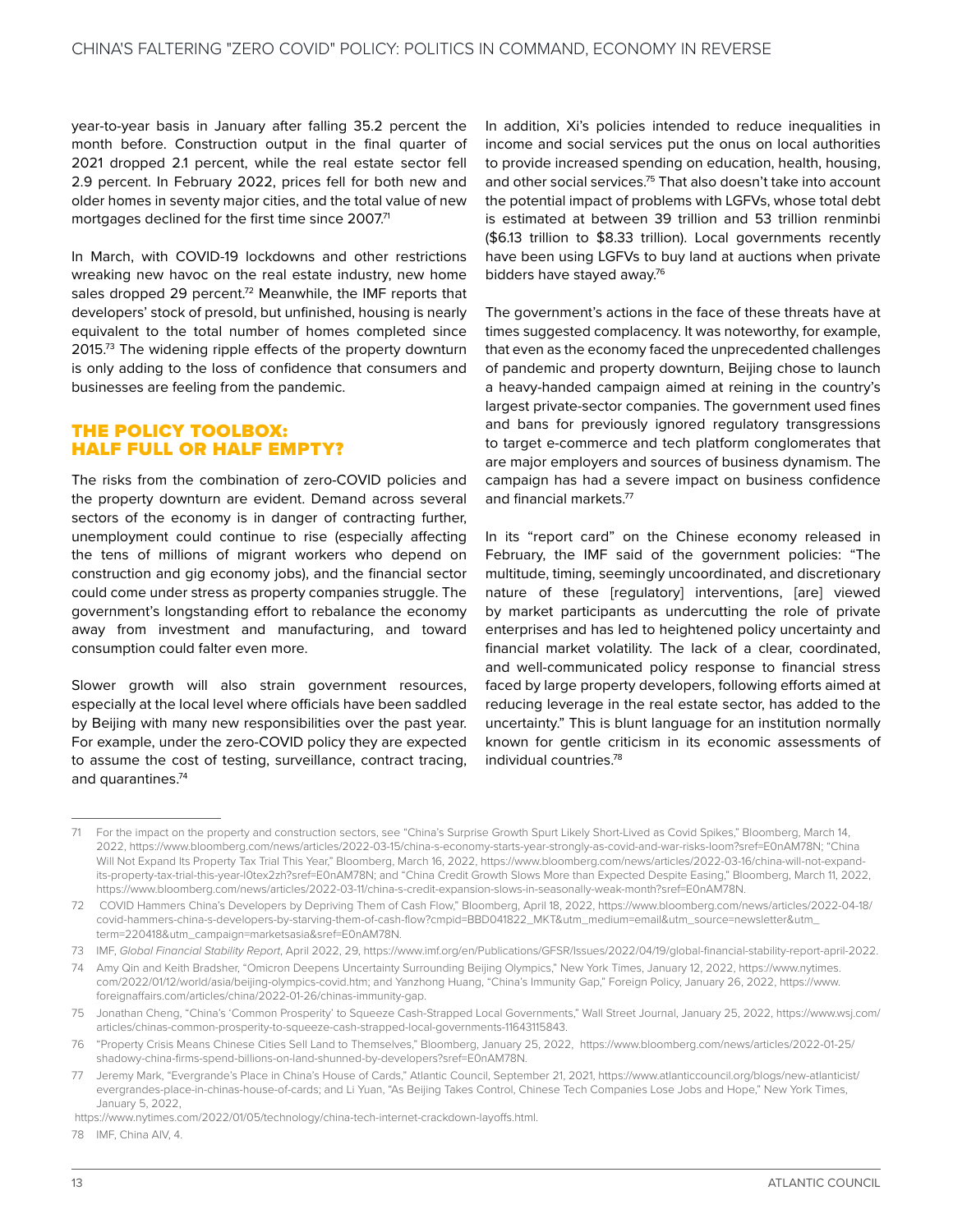<span id="page-18-0"></span>The government has responded to the deepening slowdown, but the measures so far have disappointed markets. The People's Bank of China (PBOC) announced in January that it would "open its monetary policy toolbox wider, maintain stable overall monetary supply and avoid a collapse in credit" to help sustain growth.<sup>79</sup> It followed by cutting key lending rates.80 Subsequently, the central bank has held off on further rate cuts.<sup>81</sup>

Then at the March National People's Congress, Premier Li announced a package of fiscal measures, including tax cuts and increased spending—including trillions of yuan of direct transfers to local governments that will lose revenue because of the tax cuts—to help stimulate growth, with the government's usual focus on infrastructure.82 These measures may provide some relief to the construction sector, but it will take more than additional highways and high-speed rail lines to boost an economy struggling with slack consumer demand and a slumping housing market.

As the Yicai business newspaper said of infrastructure investment in a rare moment of Chinese media candor: "Poorefficiency investment has not been uncommon in past years, wasting resources to some extent. Thus, local governments should not blindly boost their investments, expecting better outcomes."83 Meanwhile, tax cuts will offer small comfort to locked-down businesses that have no customers.

Soon after the Congress's rubber-stamping, it was hardly surprising when investors—with foreigners in the lead—stampeded for the exits.<sup>84</sup> That resounding no vote caused the Chinese leadership to respond with a series of measures to lift the markets, including assurances from Vice Premier Liu He that the crackdown on Internet companies would end soon, steps to prevent a property market collapse, and direct support for the stock market.<sup>85</sup> The government also announced a postponement of the trial introduction of a property tax in some locales that was to be the precursor to a national levy.<sup>86</sup> COVID-19's continued spread—and especially the Shanghai lockdown—only caused further uncertainty, and the State Council and PBOC were forced to offer warnings about the economy to the nation.<sup>87</sup>

The recent turbulence has tarnished Beijing's reputation for effective economic policymaking, and with COVID-19 spreading again, and pessimism on the rise, China is likely to face more and more challenges from an economy that is increasingly buffeted by bad decisions and "the slings and arrows of outrageous fortune."88

#### ZERO COVID'S INTERNATIONAL IMPLICATIONS

The global economy will not be immune to China's economic problems, the most immediate concern of which is the impact of its zero-COVID policy. While the Chinese government so far has managed to keep factory output going, the battle against the variants at China's ports has added new stresses to global supply chains.<sup>89</sup> Wait times have lengthened for container vessels in Chinese waters, and air freight costs have at times

<sup>79</sup> "PBOC Gives Clear Easing Signal with Promise to Boost Growth," Bloomberg, January 18, 2022, [https://www.bloomberg.com/news/articles/2022-01-18/pboc](https://www.bloomberg.com/news/articles/2022-01-18/pboc-says-market-forces-policy-will-help-correct-any-yuan-moves?sref=E0nAM78N)[says-market-forces-policy-will-help-correct-any-yuan-moves?sref=E0nAM78N.](https://www.bloomberg.com/news/articles/2022-01-18/pboc-says-market-forces-policy-will-help-correct-any-yuan-moves?sref=E0nAM78N)

<sup>80</sup> Saheli Roy Choudhury, "China's Central Bank Cuts Key Lending Rates, Including One for the First Time in Nearly 2 Years," CNBC, January 19, 2022, [https://](https://www.cnbc.com/2022/01/20/china-economy-pboc-cuts-loan-prime-rates-lpr-for-1-year-5-year.html) [www.cnbc.com/2022/01/20/china-economy-pboc-cuts-loan-prime-rates-lpr-for-1-year-5-year.html.](https://www.cnbc.com/2022/01/20/china-economy-pboc-cuts-loan-prime-rates-lpr-for-1-year-5-year.html)

<sup>81 &</sup>quot;China Central Bank Holds Interest Rate with Focus Now on RRR," Bloomberg, April 14, 2022, [https://www.bloomberg.com/news/articles/2022-04-15/china-s](https://www.bloomberg.com/news/articles/2022-04-15/china-s-central-bank-unexpectedly-keeps-policy-rate-unchanged?srnd=premium-asia&sref=E0nAM78N)[central-bank-unexpectedly-keeps-policy-rate-unchanged?srnd=premium-asia&sref=E0nAM78N.](https://www.bloomberg.com/news/articles/2022-04-15/china-s-central-bank-unexpectedly-keeps-policy-rate-unchanged?srnd=premium-asia&sref=E0nAM78N)

<sup>82</sup> For the NPC announcement, see Tom Hancock, "China Puts Tough Reforms on Hold to Focus on Growth: NPC Roundup," Bloomberg, March 10, 2022, <https://www.bloomberg.com/news/articles/2022-03-10/china-puts-tough-reforms-on-hold-to-focus-on-growth-npc-roundup?sref=E0nAM78N>; for the impact on local government revenue, see "China Fiscal Aid Little Comfort for Cash-Strapped Provinces," Bloomberg, March 8, 2022, [https://www.bloomberg.com/](https://www.bloomberg.com/news/articles/2022-03-08/china-s-fiscal-aid-is-little-comfort-for-cash-strapped-provinces?sref=E0nAM78N) [news/articles/2022-03-08/china-s-fiscal-aid-is-little-comfort-for-cash-strapped-provinces?sref=E0nAM78N](https://www.bloomberg.com/news/articles/2022-03-08/china-s-fiscal-aid-is-little-comfort-for-cash-strapped-provinces?sref=E0nAM78N).

<sup>83</sup> "Opinion: Expanding New Infrastructure Helps Stabilize China's Economic Growth," Yicai Global, February 9, 2022, [https://www.yicaiglobal.com/news/](https://www.yicaiglobal.com/news/opinion-expanding-new-infrastructure-helps-stabilize-china-economic-growth) [opinion-expanding-new-infrastructure-helps-stabilize-china-economic-growth.](https://www.yicaiglobal.com/news/opinion-expanding-new-infrastructure-helps-stabilize-china-economic-growth) The Trump administration designated Yicai Global a Chinese foreign mission.

<sup>84</sup> Hong Kong- and New York-listed Chinese shares were especially pummeled. See Jeanny Yu and Charlotte Yang, "Panic Selling Grips Chinese Stocks in Biggest Plunge Since 2008," Bloomberg, March 13, 2022, [https://www.bloomberg.com/news/articles/2022-03-14/china-s-tech-rout-deepens-amid-lockdown](https://www.bloomberg.com/news/articles/2022-03-14/china-s-tech-rout-deepens-amid-lockdown-geopolitical-worries?sref=E0nAM78N)[geopolitical-worries?sref=E0nAM78N](https://www.bloomberg.com/news/articles/2022-03-14/china-s-tech-rout-deepens-amid-lockdown-geopolitical-worries?sref=E0nAM78N).

<sup>85</sup> "China Makes Strong Vow to Ease Crackdowns After Market Turmoil," Bloomberg, March 13, 2022, [https://www.bloomberg.com/news/articles/2022-03-16/](https://www.bloomberg.com/news/articles/2022-03-16/china-vows-to-keep-markets-stable-and-handle-developers-risks?sref=E0nAM78N) [china-vows-to-keep-markets-stable-and-handle-developers-risks?sref=E0nAM78N.](https://www.bloomberg.com/news/articles/2022-03-16/china-vows-to-keep-markets-stable-and-handle-developers-risks?sref=E0nAM78N)

<sup>86</sup> "China Will Not Expand Its Property Tax Trial This Year," Bloomberg, March 16, 2022, [https://www.bloomberg.com/news/articles/2022-03-16/china-will-not](https://www.bloomberg.com/news/articles/2022-03-16/china-will-not-expand-its-property-tax-trial-this-year-l0tex2zh?sref=E0nAM78N)[expand-its-property-tax-trial-this-year-l0tex2zh?sref=E0nAM78N.](https://www.bloomberg.com/news/articles/2022-03-16/china-will-not-expand-its-property-tax-trial-this-year-l0tex2zh?sref=E0nAM78N)

<sup>87</sup> "China Pledges to Stabilize the Economy and Plan for Uncertainty," Bloomberg, March 30, 2022, [https://www.bloomberg.com/news/articles/2022-03-30/](https://www.bloomberg.com/news/articles/2022-03-30/china-pledges-to-stabilize-economy-and-plan-for-uncertainty?sref=E0nAM78N) [china-pledges-to-stabilize-economy-and-plan-for-uncertainty?sref=E0nAM78N](https://www.bloomberg.com/news/articles/2022-03-30/china-pledges-to-stabilize-economy-and-plan-for-uncertainty?sref=E0nAM78N); and "China's Li Issues Third Growth Warning as Covid Takes Toll," Bloomberg, April 11, 2022, [https://www.bloomberg.com/news/articles/2022-04-12/china-s-li-issues-third-warning-on-growth-as-covid-takes-toll?sref=E0nAM78N.](https://www.bloomberg.com/news/articles/2022-04-12/china-s-li-issues-third-warning-on-growth-as-covid-takes-toll?sref=E0nAM78N)

<sup>88</sup> William Shakespeare, "Hamlet," Act III, Scene 1.

<sup>89</sup> Ann Koh and Kevin Varley, "U.S. Goods Risk Being Late as China's Lockdowns Worsen Shipping Port Jams," Bloomberg, March 24, 2022, [https://www.](https://www.bloomberg.com/news/articles/2022-03-24/china-port-jams-at-five-month-high-pose-risk-to-u-s-deliveries?sref=E0nAM78N) [bloomberg.com/news/articles/2022-03-24/china-port-jams-at-five-month-high-pose-risk-to-u-s-deliveries?sref=E0nAM78N.](https://www.bloomberg.com/news/articles/2022-03-24/china-port-jams-at-five-month-high-pose-risk-to-u-s-deliveries?sref=E0nAM78N)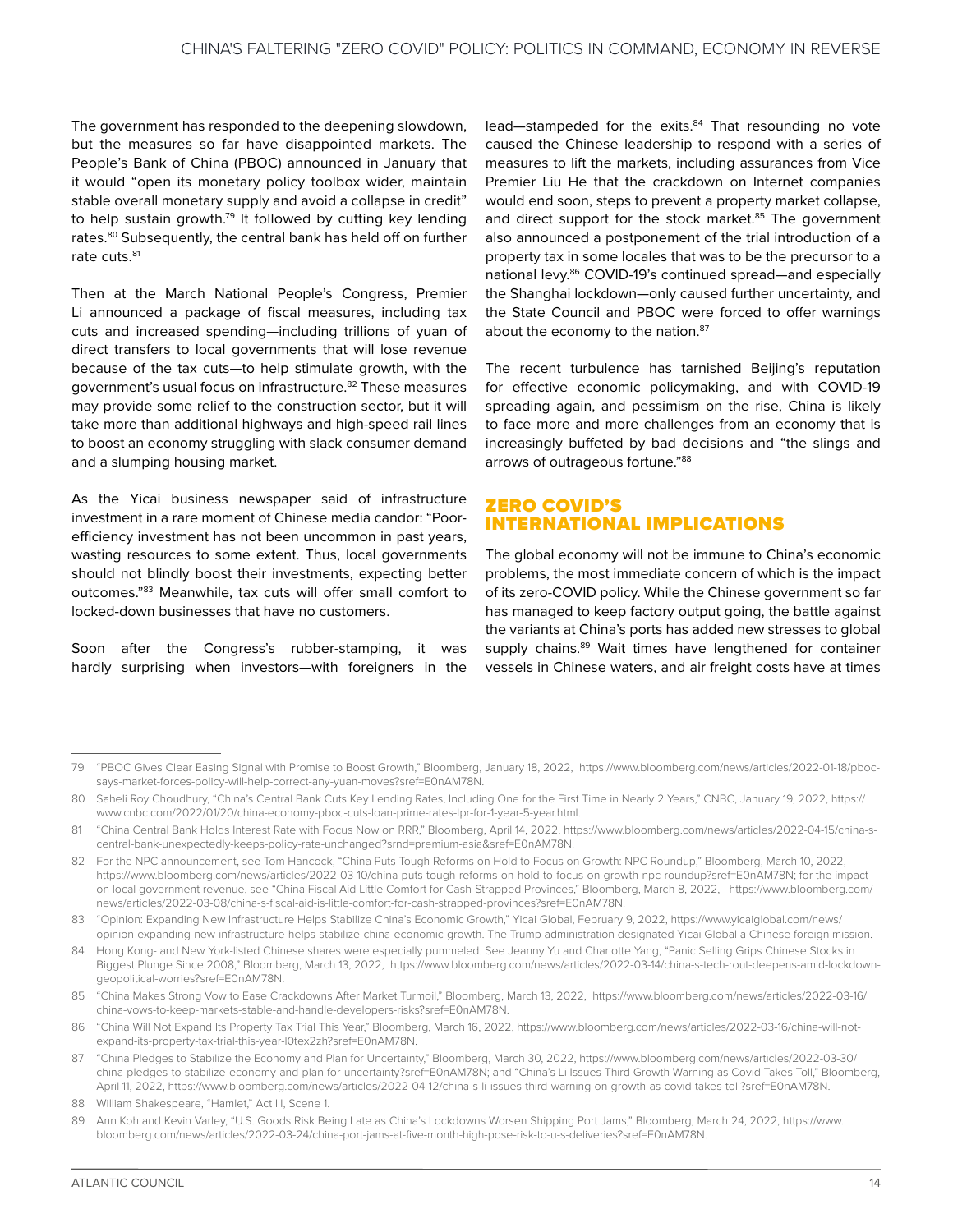risen sharply.<sup>90</sup> Some ships are bypassing Chinese ports altogether because of delays. The Shanghai lockdowns also have added to the delays—and hit local manufacturers—by severely affecting trucking into the Yangtze Delta.<sup>91</sup> In addition, the war in Ukraine has disrupted rail shipments to Europe over train lines built under China's Belt and Road Initiative—only increasing the load on the country's harbors.<sup>92</sup>

While some multinational corporations have privately praised China's efforts to contain COVID-19, the most recent lockdowns have affected operations across the board. A March 29-30 survey of US businesses operating in China nationwide and in Shanghai, conducted by the American Chamber of Commerce in the People's Republic of China (known as AmCham China) and AmCham Shanghai, showed that 99 percent of respondents reported being "impacted" by outbreaks, with 81 percent of manufacturers reporting "slowed or reduced production." In addition, 85.5 percent of manufacturers were experiencing "disrupted" supply chains.<sup>93</sup> The worsening situation led the European Chamber of Commerce to send a letter to Vice Premier Hu Chunhua expressing concern about the social and economic costs of the pandemic.<sup>94</sup>

Businesses worldwide are fretting at the cost of China's port delays. It isn't just a matter of deliveries to the United States, Europe, and other destinations. China's imports are affected as well. By mid-February 2022, products ranging from raw materials to the electronics components essential for China's vast industrial base were sitting at anchor in Chinese waters.<sup>95</sup>

The burden of zero COVID is beginning to influence longterm planning for companies that have become accustomed to China as a production base. Stephen Lamar, CEO of the American Apparel and Footwear Association, says that the policy is adding to the pressure that his member companies are facing to move production out of China—coming on top of US tariffs on imports from China and official pressure to disconnect from Chinese suppliers in Xinjiang.

There also is the problem of the severe restrictions on travel to China, which makes running businesses much harder. The longer zero COVID remains in place, Lamar says, the more his members will look to shift to other countries.<sup>96</sup>

The impact of supply-chain problems on inflation—especially port and land-shipping delays in the United States—have been well documented for industries like semiconductors and food.97 Several factors beyond those issues have contributed ranging from rising oil prices to pent-up consumer demand. If China's response to the latest outbreaks causes additional delays to cause price pressures to build, that would be an unwelcome international development, especially as some of the supply-chain backups elsewhere are untangled. Similarly, the rising cost of raw materials caused by the Ukraine war may soon be reflected in China's export prices.

The deeper worry for the global economy stems from slowing Chinese demand. The implications of a steeperthan-expected drop in Chinese growth and a slowdown in construction would be a blow to economies still struggling to emerge from the pandemic-induced slowdown of 2020 especially developing countries. It would also add further uncertainty to a global economy adjusting to the shocks from Russia's invasion of Ukraine.98

98 IMF WFO 18

<sup>90</sup> For port wait times, see Joe Brock, "COVID Curbs Bite at Chinese Ports, Threatening Global Supply Chains," Reuters, March 16, 2022, [https://www.reuters.](https://www.reuters.com/business/covid-curbs-bite-chinese-ports-threatening-global-supply-chains-2022-03-16/) [com/business/covid-curbs-bite-chinese-ports-threatening-global-supply-chains-2022-03-16/;](https://www.reuters.com/business/covid-curbs-bite-chinese-ports-threatening-global-supply-chains-2022-03-16/) for air freight costs, see Weizhen Tan, "No Respite for China's Stressed-Out Supply Chains as Covid-Zero and New Year Holidays Take a Toll," CNBC, January 23, 2022, [https://www.cnbc.com/2022/01/24/china-zero](https://www.cnbc.com/2022/01/24/china-zero-covid-lockdowns-cny-holiday-impact-supply-chains-ports.html)[covid-lockdowns-cny-holiday-impact-supply-chains-ports.html.](https://www.cnbc.com/2022/01/24/china-zero-covid-lockdowns-cny-holiday-impact-supply-chains-ports.html)

<sup>91</sup> Liza Lin and Yang Jie, "Shanghai's Covid Lockdown Leads to Logistics Disarray, with Quarantined Truckers, Piled-Up Containers," *Wall Street Journal*, April 21, 2022, [https://www.wsj.com/articles/shanghai-lockdown-leads-to-logistics-disarray-with-quarantined-truckers-piled-up-containers-11650537303.](https://www.wsj.com/articles/shanghai-lockdown-leads-to-logistics-disarray-with-quarantined-truckers-piled-up-containers-11650537303)

<sup>92</sup> Costas Paris, "China's Bet on Sending Its Exports through Russia Hits Setback," *Wall Street Journal*, April 2, 2022, [https://www.wsj.com/articles/chinas-bet-on](https://www.wsj.com/articles/chinas-bet-on-sending-its-exports-through-russia-hits-setback-11648908000)[sending-its-exports-through-russia-hits-setback-11648908000](https://www.wsj.com/articles/chinas-bet-on-sending-its-exports-through-russia-hits-setback-11648908000).

<sup>93</sup> AmCham China, "AmCham China and AmCham Shanghai Joint Survey on COVID-19 Business Impact," April 1, 2022, [https://www.amchamchina.org/](https://www.amchamchina.org/covid-19-joint-survey-reveals-business-impact-of-latest-outbreak/?utm_source=bulletin&utm_campaign=new-flash-survey-on-covid-impact%2C-leadership-development-program-launch-%26-more&utm_medium=email) [covid-19-joint-survey-reveals-business-impact-of-latest-outbreak/?utm\\_source=bulletin&utm\\_campaign=new-flash-survey-on-covid-impact%2C-leadership](https://www.amchamchina.org/covid-19-joint-survey-reveals-business-impact-of-latest-outbreak/?utm_source=bulletin&utm_campaign=new-flash-survey-on-covid-impact%2C-leadership-development-program-launch-%26-more&utm_medium=email)[development-program-launch-%26-more&utm\\_medium=email.](https://www.amchamchina.org/covid-19-joint-survey-reveals-business-impact-of-latest-outbreak/?utm_source=bulletin&utm_campaign=new-flash-survey-on-covid-impact%2C-leadership-development-program-launch-%26-more&utm_medium=email)

<sup>94</sup> "China Meets with Foreign Chambers as Lockdowns Hit Business," Bloomberg, April 18, 2022, [https://www.bloomberg.com/news/articles/2022-04-18/china](https://www.bloomberg.com/news/articles/2022-04-18/china-meets-with-foreign-chambers-as-lockdowns-hit-business?sref=E0nAM78N)[meets-with-foreign-chambers-as-lockdowns-hit-business?sref=E0nAM78N.](https://www.bloomberg.com/news/articles/2022-04-18/china-meets-with-foreign-chambers-as-lockdowns-hit-business?sref=E0nAM78N)

<sup>95</sup> "China Port Delays Slow Shipments from Iron Ore to Electronics," Bloomberg, February 17, 2022, [https://www.bloomberg.com/news/articles/2022-02-18/](https://www.bloomberg.com/news/articles/2022-02-18/china-port-delays-slow-shipments-from-iron-ore-to-electronics?cmpid=BBD022122_TRADE&utm_medium=email&utm_source=newsletter&utm_term=220221&utm_campaign=trade&sref=E0nAM78N) [china-port-delays-slow-shipments-from-iron-ore-to-electronics?cmpid=BBD022122\\_TRADE&utm\\_medium=email&utm\\_source=newsletter&utm\\_](https://www.bloomberg.com/news/articles/2022-02-18/china-port-delays-slow-shipments-from-iron-ore-to-electronics?cmpid=BBD022122_TRADE&utm_medium=email&utm_source=newsletter&utm_term=220221&utm_campaign=trade&sref=E0nAM78N) [term=220221&utm\\_campaign=trade&sref=E0nAM78N](https://www.bloomberg.com/news/articles/2022-02-18/china-port-delays-slow-shipments-from-iron-ore-to-electronics?cmpid=BBD022122_TRADE&utm_medium=email&utm_source=newsletter&utm_term=220221&utm_campaign=trade&sref=E0nAM78N).

<sup>96</sup> Stephen Lamar, Interview by Michael Schuman, February 8, 2022.

<sup>97</sup> IMF, "Rising Caseloads, a Disrupted Recovery, and Higher Inflation," World Economic Outlook Update, January 2022, [https://www.imf.org/en/Publications/](https://www.imf.org/en/Publications/WEO/Issues/2022/01/25/world-economic-outlook-update-january-2022) [WEO/Issues/2022/01/25/world-economic-outlook-update-january-2022;](https://www.imf.org/en/Publications/WEO/Issues/2022/01/25/world-economic-outlook-update-january-2022) for semiconductors and inflation, see Fernando Leibovici and Jason Dunn, "Supply Chain Bottlenecks and Inflation: The Role of Semiconductors," Federal Reserve Bank of St. Louis, Economic Synopses 2021, no. 28, December 16, 2021, [https://research.stlouisfed.org/publications/economic-synopses/2021/12/16/supply-chain-bottlenecks-and-inflation-the-role-of-semiconductors;](https://research.stlouisfed.org/publications/economic-synopses/2021/12/16/supply-chain-bottlenecks-and-inflation-the-role-of-semiconductors) for food prices and supply chains, see US Chamber of Commerce, "4 Factors Driving Food Price Inflation," November 10, 2021, [https://www.uschamber.com/economy/4](https://www.uschamber.com/economy/4-factors-driving-food-price-inflation) [factors-driving-food-price-inflation.](https://www.uschamber.com/economy/4-factors-driving-food-price-inflation)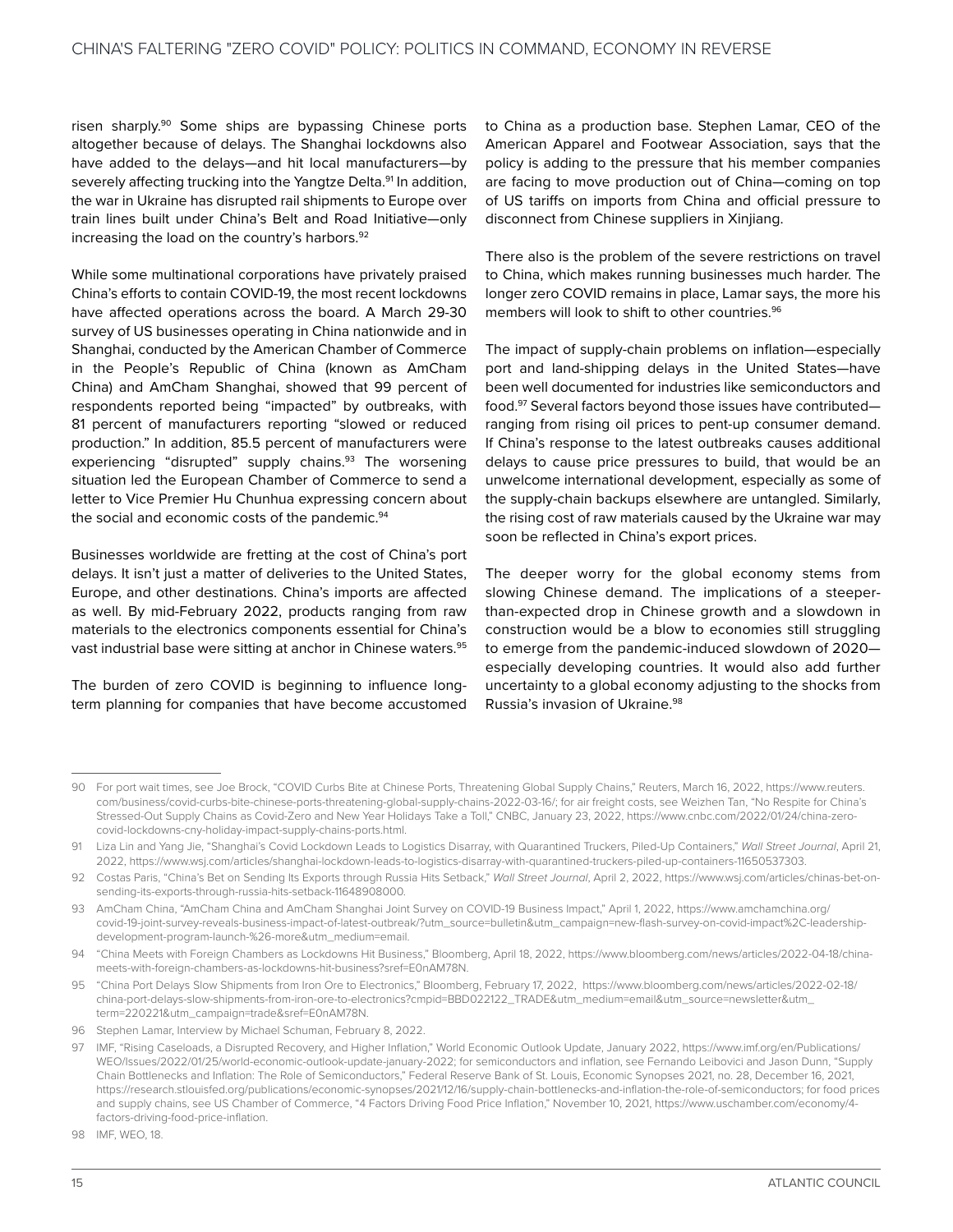### <span id="page-20-0"></span>Conclusion

ero COVID has been a tremendous success for the<br>countless deaths it has prevented. Yet two years after its<br>initial formulation, the strategy is facing its most severe<br>test. Significant outbreaks across the country—most not countless deaths it has prevented. Yet two years after its initial formulation, the strategy is facing its most severe test. Significant outbreaks across the country—most notably in the business capital of Shanghai—have stretched government resources and public endurance. The sagging economy has become a more pressing concern as continued lockdowns and disruptions hamper production and consumption, and weigh on the country's fragile property market. The latest outbreaks, and the problems they have presented, suggest that China's leaders may need a new strategy, or at the very least, an adjustment to the zero-tolerance approach.

The leadership appears to recognize that need. While remaining committed to the zero-COVID policy, Beijing has begun experimenting with methods to minimize the economic uncertainty it creates. For instance, authorities instituted a more limited lockdown in Shenzhen than in some other cities, and permitted some factories to remain open using a "closedloop" formula. Many ports have continued to operate at a level that keeps imports and exports moving—albeit with some delays. The government approved Pfizer's new anti-viral drug, Paxlovid, in February (though not its mRNA vaccine) as well as several rapid COVID-19 tests, indicating it may be looking to further moderate its coronavirus strictures.

Nevertheless, China's leaders will likely struggle to move on from zero COVID, as the especially draconian lockdown in Shanghai showed all too clearly. With an under-vaccinated populace—only about half of those over 80 years of age have received the required shots<sup>99</sup>—and a feeble, state-heavy healthcare system, a shift away from the zero-COVID policy risks a major public health crisis. Politically, too, the leadership will find it challenging to break with the policy. Having touted it as a measure of its competence and proof of its legitimacy, both at home and abroad, the Communist Party might perceive threats in relaxing zero COVID. The party may also see a major outbreak in China as a diplomatic embarrassment. With the historic party leadership congress looming later this year, Xi will have to calculate what course best serves his chances of securing an extended term in office—continuing to strive for zero COVID, or relaxing pandemic restrictions to bolster a slowing economy and assuage public frustration.

The response to the severe lockdown of Shanghai also reveals how a continuation of zero COVID presents new risks to the Communist Party. The lockdown generated an unusual level of public protest, both on the streets and online, as well as resistance to some of the program's more excessive elements, such as separating children who have tested positive for COVID-19 from their parents. The anguish of the people of Shanghai, suffering without food and basic necessities, generated sympathy and concern around China and the world, and fostered an impression that China's governance was becoming increasingly inhumane. The Communist Party appeared unable to respond to the mounting difficulties—both in regard to the swelling humanitarian problems and angry public reaction. While making minor concessions on some aspects of its practices, the party mainly responded with greater force to impose its will, treating Shanghai as if it was a city in rebellion. The saga exposed both the limits of the government's ability to continue its zero-COVID policy, and the limits of the Chinese people to tolerate it. The Communist Party arrived at its zero-tolerance approach to eliminate risks to its image and legitimacy; now it must find ways to moderate its COVID-19 policy to eliminate new risks resulting from those policies.

In that sense, zero COVID has shown us the strengths and weaknesses of China's political and social system. At a time of crisis, the state was able to marshal resources and impose a level of societal control that few other governments around the world have the capacity (or the will) to match. Yet as is true with authoritarian regimes more generally, China's government is trapped by policy inflexibility brought about by the dearth of public participation in politics and policymaking. That inflexibility is contributing to an economic downturn that is undermining the Chinese Communist Party's assertion that it alone can deliver prosperity to the Chinese people. Worse still, decisions on COVID-19 policy could be influenced by the political needs of one man—Xi Jinping, and his quest for unprecedented power. Proponents of Chinese authoritarianism held up zero COVID as a sign of that system's superiority, but the strategy may also prove to be one of that system's greatest tests.

<sup>99</sup> State Council Information Office of the Peoples Republic of China "国新办举行从严抓好疫情防控工作新闻发布会图文实录" ("The State Council Information Office Held a Press Conference on Strict Efforts to Prevent and Control the Epidemic,") March 18, 2022, [http://www.scio.gov.cn/xwfbh/xwbfbh/](http://www.scio.gov.cn/xwfbh/xwbfbh/wqfbh/47673/48041/wz48043/Document/1721891/1721891.htm) [wqfbh/47673/48041/wz48043/Document/1721891/1721891.htm;](http://www.scio.gov.cn/xwfbh/xwbfbh/wqfbh/47673/48041/wz48043/Document/1721891/1721891.htm) China National Health Commission press conference, Mar 18, 2022, [http://www.scio.gov.cn/](http://www.scio.gov.cn/xwfbh/xwbfbh/wqfbh/47673/48041/wz48043/Document/1721891/1721891.htm) [xwfbh/xwbfbh/wqfbh/47673/48041/wz48043/Document/1721891/1721891.htm.](http://www.scio.gov.cn/xwfbh/xwbfbh/wqfbh/47673/48041/wz48043/Document/1721891/1721891.htm)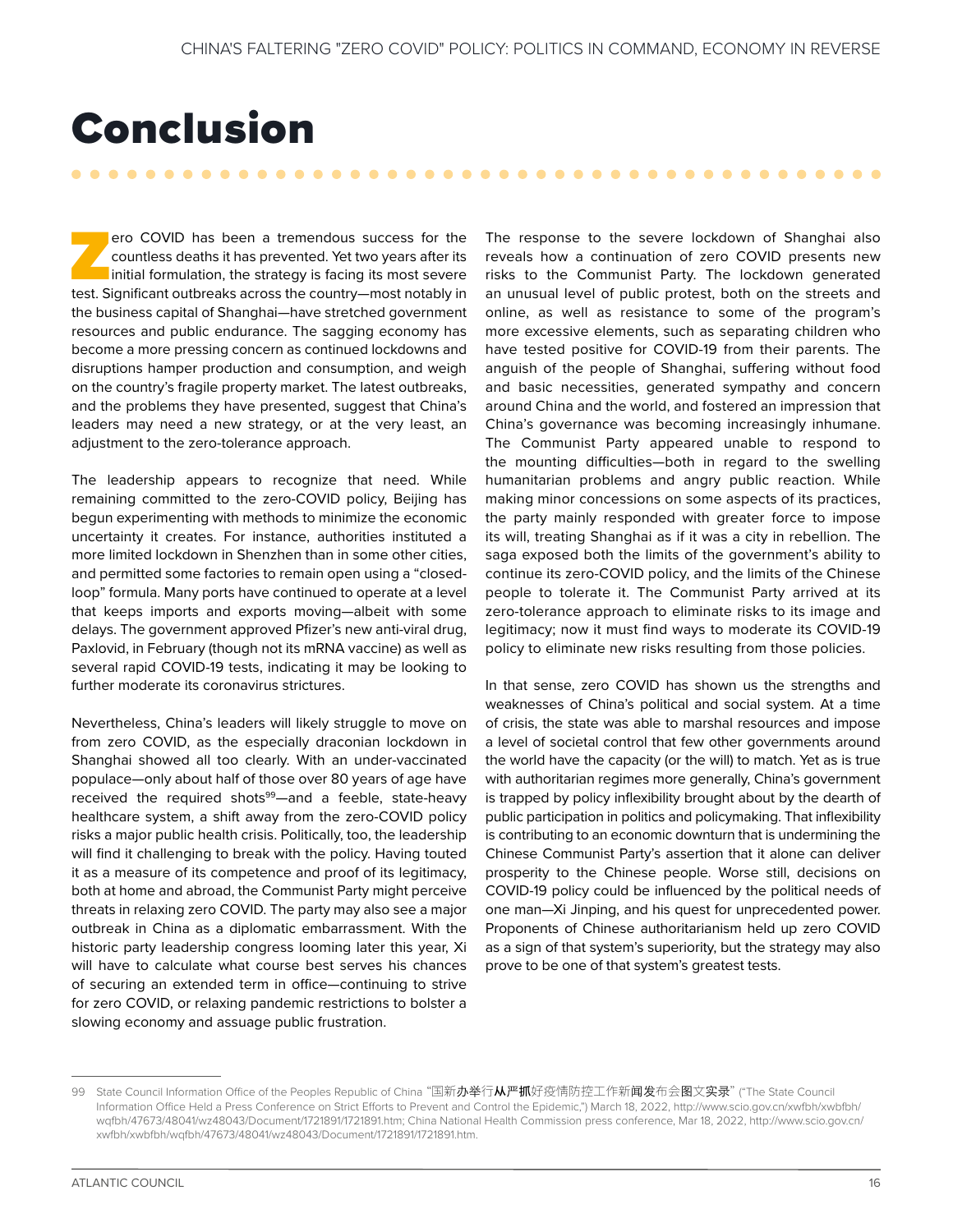### <span id="page-21-0"></span>About the Authors

. . . . . . . . . . . . . . .



Jeremy Mark is a specialist in political, economic and financial issues related to Asia and Africa. As a nonresident senior fellow at the Atlantic Council's GeoEconomics Center, he writes on US-China issues and developing country debt. He worked for the International Monetary Fund as a communications

specialist for more than two decades, including as an adviser and speechwriter to the IMF management team. He also was responsible at various points in his career at the IMF for communications in Africa and Asia as well as outreach on policy issues related to developing countries worldwide; global interaction with legislators, trade unions and civil society organizations; and interaction with the Chinese media. He also was a reporter and editor with the *Wall Street Journal*, *The Asian Wall Street Journal*, and CNBC Asia. He was stationed in New York, Tokyo, Taipei, and Singapore, and was co-winner of the 1995 Malcolm Forbes Award of US Overseas Press Club.



**Michael Schuman** is a nonresident senior fellow in the Atlantic Council's Global China Hub and an author and journalist with more than 25 years of experience in Asia. Currently a contributor to *The Atlantic*, he was previously a foreign correspondent for the *Wall Street Journal* and *Time* magazine.

His most recent book is *Superpower Interrupted: The Chinese History of the World*. His two previous books are *Confucius and the World He Created* and *The Miracle: The Epic Story of Asia's Quest for Wealth*. His work has also appeared in the *New York Times*, *Businessweek*, and *Bloomberg Opinion*. He is based in Beijing, China.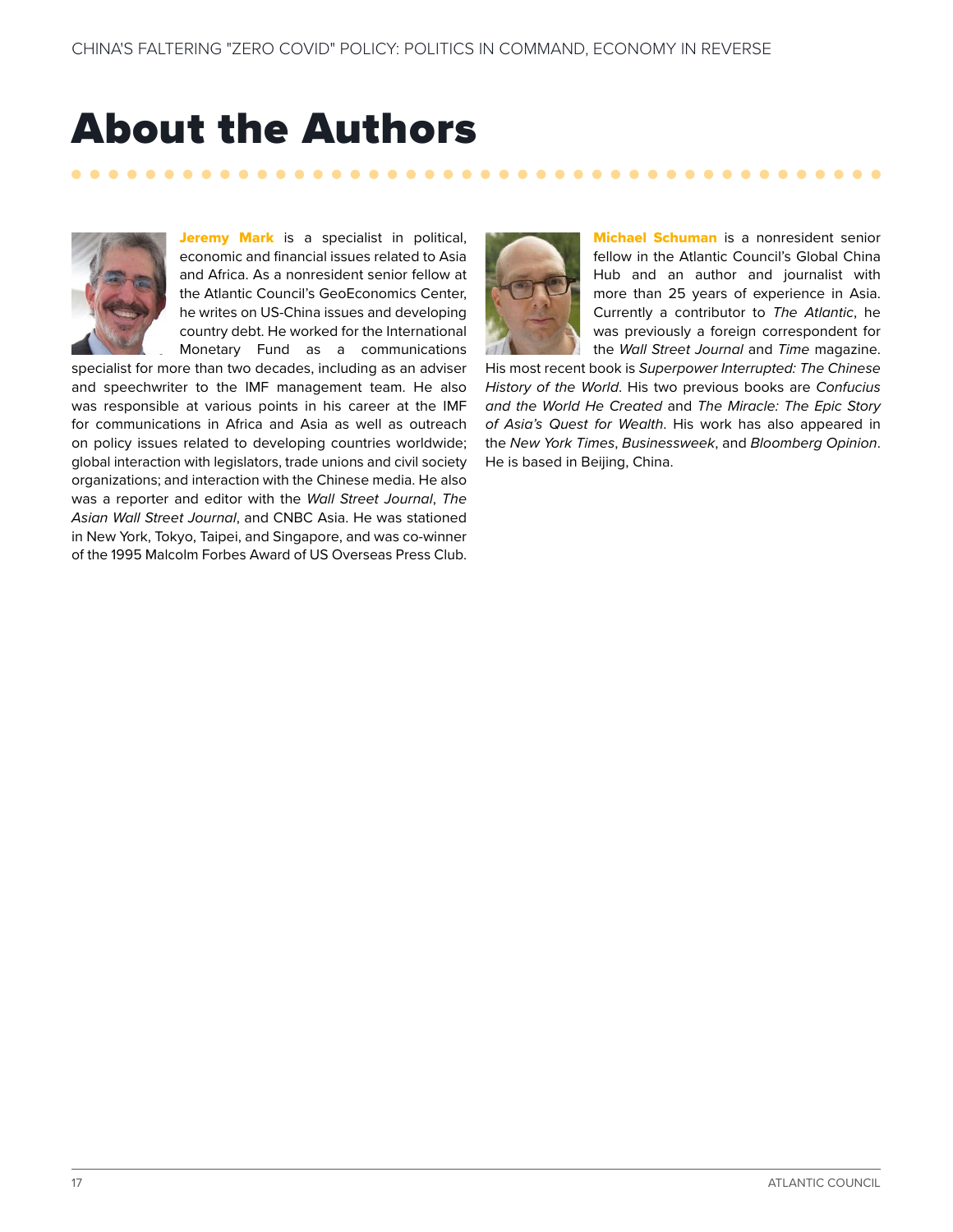### Atlantic Council Board of Directors

#### **CHAIRMAN**

\*John F.W. Rogers

#### **EXECUTIVE CHAIRMAN EMERITUS**

\*James L. Jones

#### **PRESIDENT AND CEO**

\*Frederick Kempe

#### **EXECUTIVE VICE CHAIRS**

\*Adrienne Arsht \*Stephen J. Hadley

#### **VICE CHAIRS**

\*Robert J. Abernethy \*C. Boyden Gray \*Alexander V. Mirtchev

#### **TREASURER**

\*George Lund

#### **DIRECTORS**

Stéphane Abrial Todd Achilles \*Peter Ackerman Timothy D. Adams \*Michael Andersson David D. Aufhauser Barbara Barrett Colleen Bell Stephen Biegun Linden P. Blue Adam Boehler John Bonsell Philip M. Breedlove Myron Brilliant \*Esther Brimmer Richard R. Burt \*Teresa Carlson \*James E. Cartwright John E. Chapoton Ahmed Charai Melanie Chen Michael Chertoff \*George Chopivsky Wesley K. Clark

\*Helima Croft \*Ankit N. Desai Dario Deste \*Paula J. Dobriansky Joseph F. Dunford, Jr. Richard Edelman Thomas J. Egan, Jr. Stuart E. Eizenstat Mark T. Esper \*Michael Fisch \*Alan H. Fleischmann Jendayi E. Frazer Meg Gentle Thomas H. Glocer John B. Goodman \*Sherri W. Goodman Murathan Günal Frank Haun Michael V. Hayden Tim Holt \*Karl V. Hopkins Ian Ihnatowycz Mark Isakowitz Wolfgang F. Ischinger Deborah Lee James \*Joia M. Johnson \*Maria Pica Karp Andre Kelleners Brian L. Kelly Henry A. Kissinger \*C. Jeffrey Knittel Franklin D. Kramer Laura Lane Yann Le Pallec Jan M. Lodal Douglas Lute Jane Holl Lute William J. Lynn Mark Machin Mian M. Mansha Marco Margheri Michael Margolis Chris Marlin William Marron Christian Marrone Gerardo Mato Timothy McBride Erin McGrain John M. McHugh

Eric D.K. Melby \*Judith A. Miller Dariusz Mioduski Michael J. Morell \*Richard Morningstar Georgette Mosbacher Dambisa F. Moyo Virginia A. Mulberger Mary Claire Murphy Edward J. Newberry Franco Nuschese Joseph S. Nye Ahmet M. Ören Sally A. Painter Ana I. Palacio \*Kostas Pantazopoulos Alan Pellegrini David H. Petraeus W. DeVier Pierson \*Lisa Pollina Daniel B. Poneman \*Dina H. Powell McCormick Michael Punke Ashraf Qazi Thomas J. Ridge Gary Rieschel Lawrence Di Rita Michael J. Rogers Charles O. Rossotti Harry Sachinis C. Michael Scaparrotti Ivan A. Schlager Rajiv Shah Gregg Sherrill Ali Jehangir Siddiqui Kris Singh Walter Slocombe Christopher Smith Clifford M. Sobel James G. Stavridis Michael S. Steele Richard J.A. Steele Mary Streett Gil Tenzer \*Frances M. Townsend Clyde C. Tuggle Melanne Verveer Charles F. Wald Michael F. Walsh

Ronald Weiser Maciej Witucki Neal S. Wolin \*Jenny Wood Guang Yang Mary C. Yates Dov S. Zakheim

#### **HONORARY DIRECTORS**

James A. Baker, III Ashton B. Carter Robert M. Gates James N. Mattis Michael G. Mullen Leon E. Panetta William J. Perry Condoleezza Rice Horst Teltschik William H. Webster

\**Executive Committee Members*

*List as of April 6 2022*